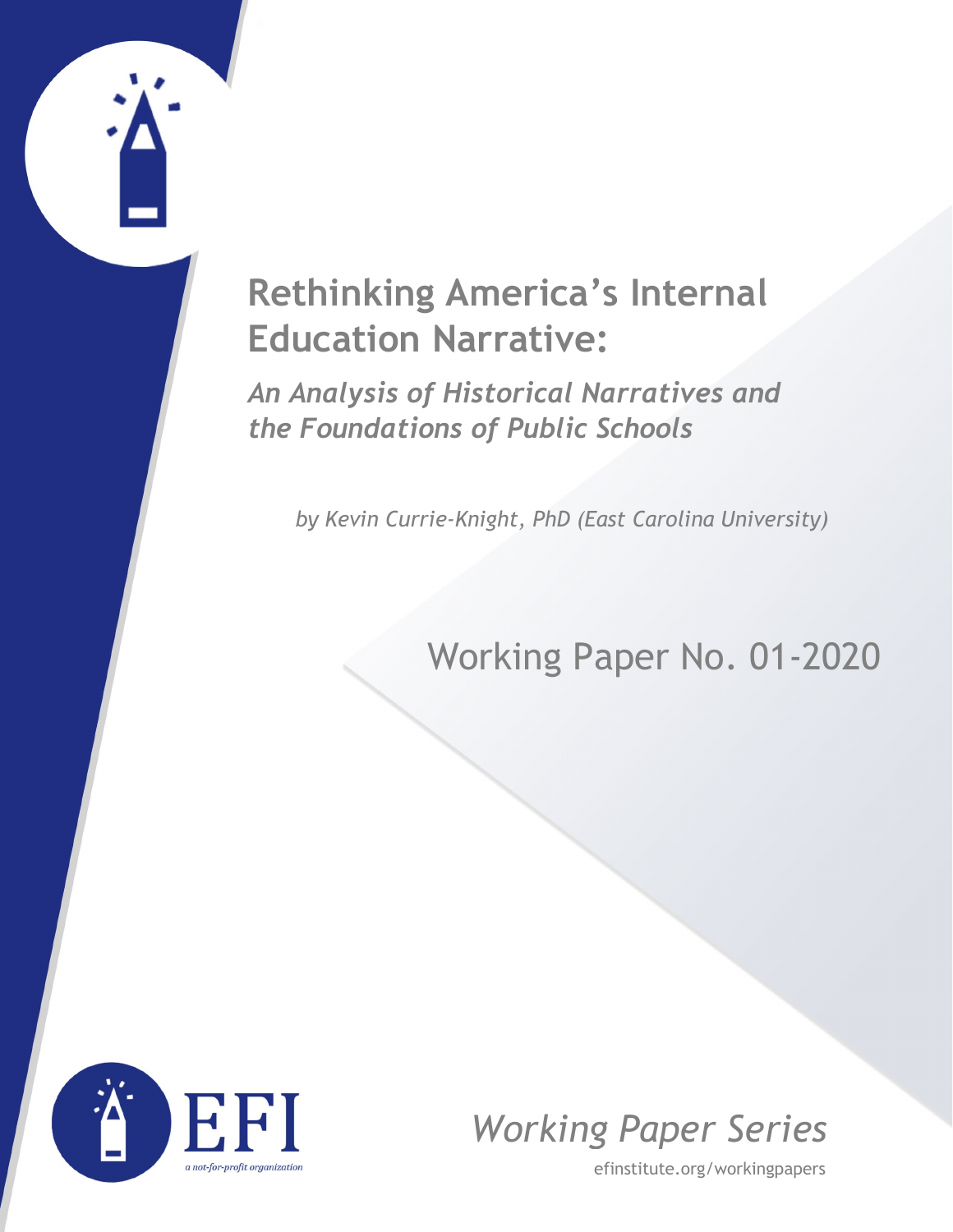### **Rethinking America's Internal Education Narrative: An Analysis of Historical Narratives and the Foundations of Public Schools**

Historical narratives of an institution's origin can play a crucial role in shaping the perceived legitimacy of that institution. The institution will likely appear legitimate if the story of an institution finds the institution being created by altruistic people whose interest aligns with the people the institution will serve, and if the people were wellserved by the institution. If the story is otherwise - of reformers who had their own motives that didn't align with the people, or an institution surviving despite poor service to the people - then doubt might be cast on the institution's legitimacy.

Standard histories of the American public education system depict its rise in a way that strengthens public education's felt legitimacy. They depict public schooling in America as having arisen in a very democratic fashion borne of public demand by reformers whose interests were solely benevolent. This paper is an analysis of two very different tellings of the history of American public education<sup>[1](#page-1-0)</sup> that, as different as the tellings are, use historical method to undermine that standard narrative, and hence the perceived legitimacy of the American public school system.

The two histories I have chosen argue from quite different "directions." E.G. West's *Education and the State* [\(West, 1965/1994\)](https://paperpile.com/c/GKGpPe/nM9N) argues that tax-supported public

<span id="page-1-0"></span> <sup>1</sup> When writing about public education, the historians that are the subject of this essay had in mind statefunded and state-run institutions. Thus, they did not have in mind things like charter schools (which are state-funded but not state-managed), a form of schooling that did not exist at the time they were writing their histories.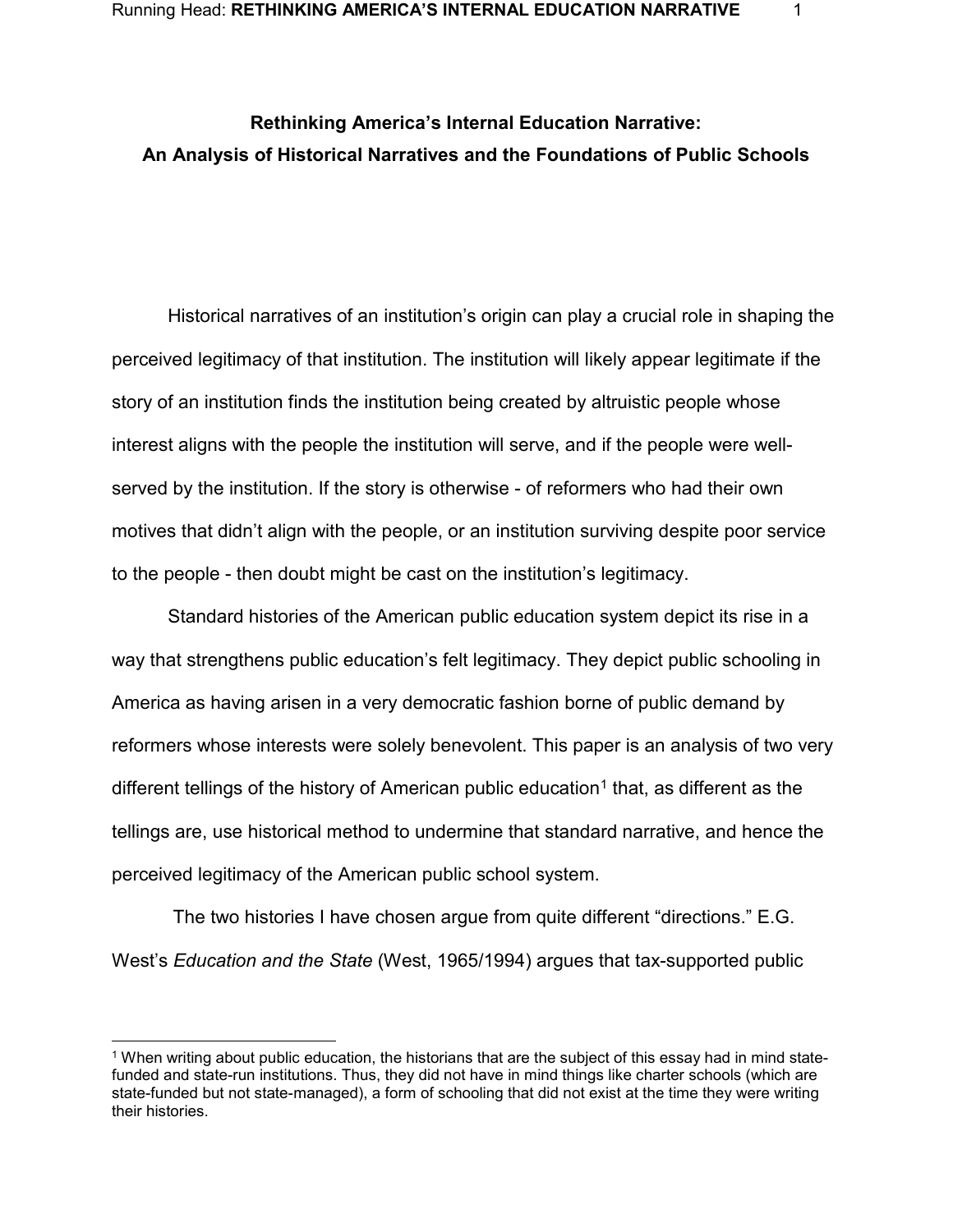schooling is unnecessary and that the state's only role in education should be subsidizing the education of the least well-off. West's read of the ascendency of American public schooling is of a school system that expanded unnecessarily in order to gain a quasi-monopoly in an education system that had previously been market-driven. Samuel Bowles' and Herbert Gintis's *Schooling in Capitalist America* [\(Bowles & Gintis,](https://paperpile.com/c/GKGpPe/rHZT)  [1976\)](https://paperpile.com/c/GKGpPe/rHZT) argues that American public schooling largely serves to legitimize the economic inequality produced by capitalism and to train workers to take their place in that system. Their telling of American public schooling's history is of a system that was primarily in the interests of the rich and middle class, that would create workers for the new industrial economy and prevent the poor from agitating for a more just economic system or distribution of wealth.

While many critical historical narratives of American public education exist, I chose these two for their stark differences and striking similarities. Despite these very different arguments - West's pro-market economic analysis and Bowles and Gintis's Marxist social analysis - both historical narratives attend to many of the same focal points when attempting to delegitimize the historical origins of American public schools. Rather than paint a picture of public schools being borne of a community of interest between the reformers and the masses, Bowles and Gintis, as well as West, seek (with different accounts) to show that (1) there was massive opposition to public school reforms, (2) public schooling initiatives were passed by suspect democratic processes, (3) the reformers interests did not always align with the public's interests, (4) the schools did not in fact serve the public's interests, and (5) public schools may have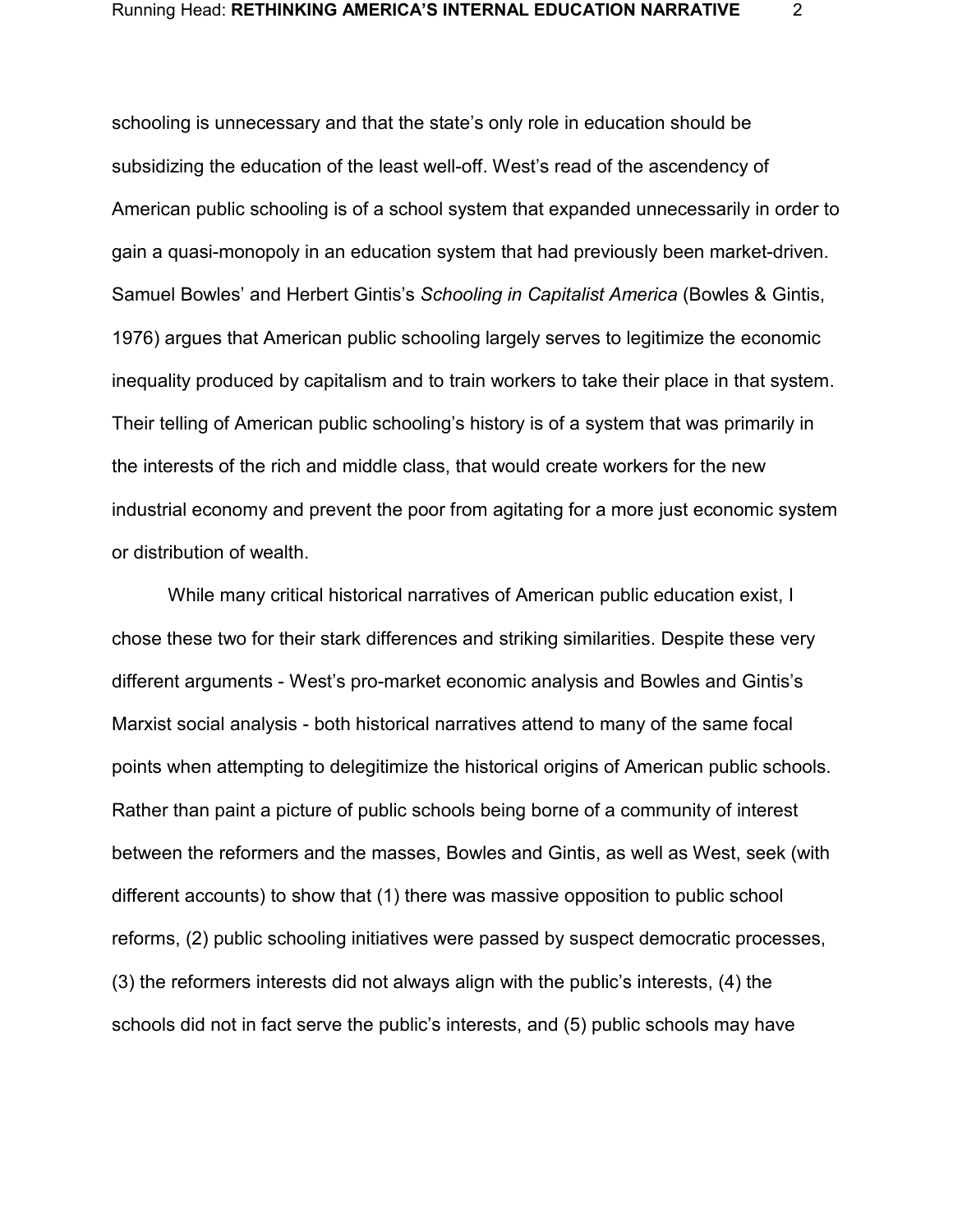been unnecessary because existing institutions were serving the public's educational interests.

### **The Concept of Legitimacy and How "Standard Narratives" of American Public Education Confer Legitimacy**

There are many different conceptions of the meaning of "legitimacy" [\(Simmons,](https://paperpile.com/c/GKGpPe/XyZF)  [1999\).](https://paperpile.com/c/GKGpPe/XyZF) Some scholars suggest that an institution has legitimacy if it was established according to just rules. Others conceive of legitimacy as coming from an institution being established by the full (actual or hypothetical) consent of those "under' it. Still others believe that legitimacy comes from the history of the institution's relationship with its subjects being morally acceptable.

In all of these accounts, though, legitimacy has something to do with the institution being appropriate or just based on the story we can tell about the institution, what it does, and how it arose. Certainly, then, historians have much power in shaping our sense of an institution's legitimacy, because they can shape the stories about how institutions come about and relate to their subjects.

Berger and Luckmann argue that legitimization of institutions is a key part of our social construction of reality. Institutions - whether formal or informal - must gain and keep authority over people and to do that requires that they maintain an air of legitimacy. While there are several elements that can contribute to the legitimization of an institution, Berger and Luckmann argue that one element of the process involves the production and dissemination of "explicit theories by which an institutional sector is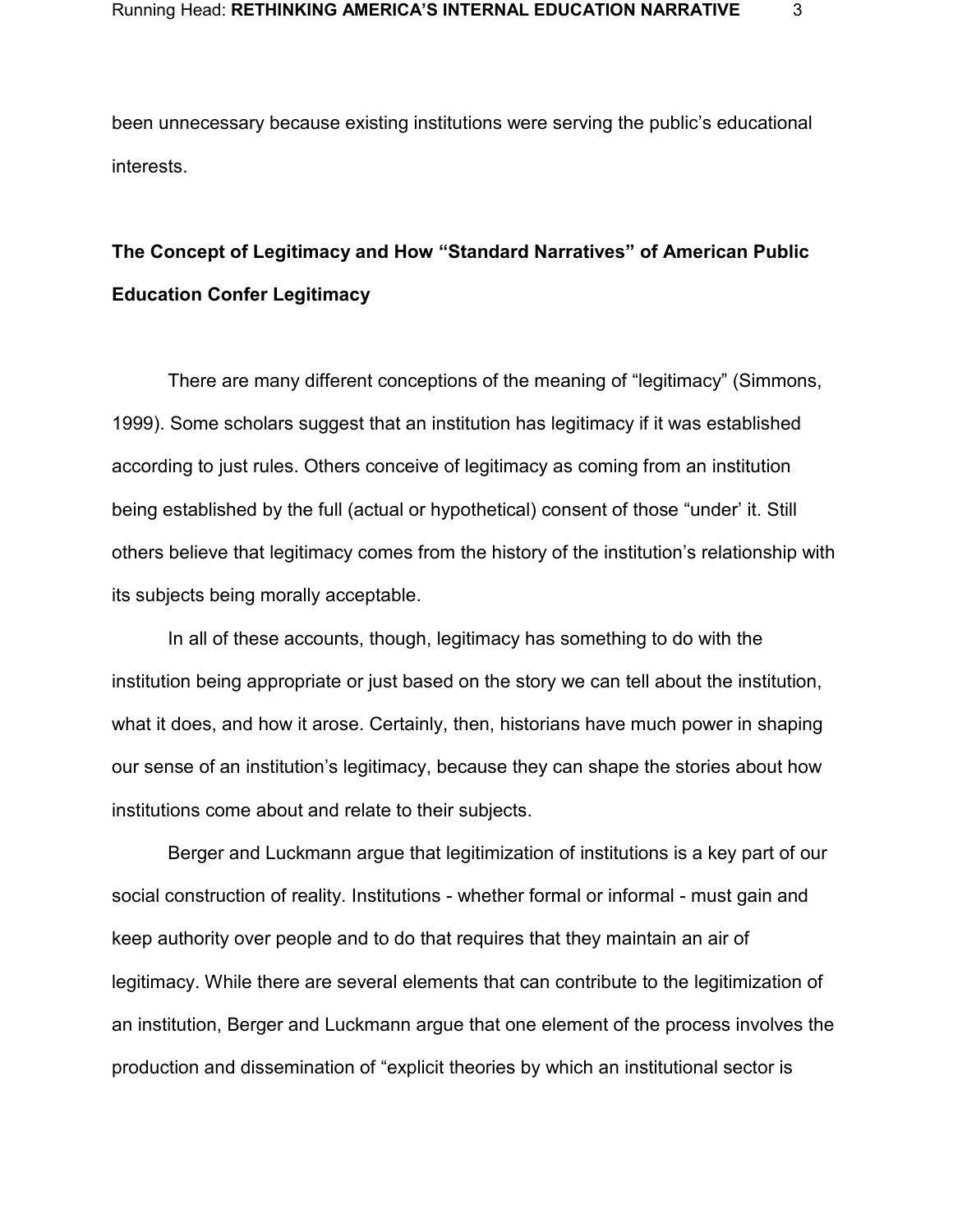legitimated in terms of a differentiated body of knowledge" [\(Berger & Luckmann, 1966,](https://paperpile.com/c/GKGpPe/5HJR/?locator=94)  [p. 94\).](https://paperpile.com/c/GKGpPe/5HJR/?locator=94) For instance, one way to legitimize a certain circumscription of gender roles is to tie it to a particular story of human nature. In a similar way, one component of the legitimization process of public schooling may be tying it to a historical narrative that might meet with public approval. While most folks will not likely turn to the history books to decide whether public schools are legitimate institutions, historical narratives about where an institution comes from and what it was intended to do can influence the cultural attitudes toward the institution.

Howard Zinn agrees about the power of historical narratives to affect our perception of legitimacy regarding institutions. He recognizes that historians and other members of the "knowledge industry" have great power to affect an institution's perceived legitimacy. While they "cannot confront force directly, [they] can counteract the deception that makes the government's force legitimate" [\(Zinn, 1970\).](https://paperpile.com/c/GKGpPe/O0w9)

Historians Colin Greer and Diane Ravitch both agree, that the stories we tell about the origin and historical aims of public schooling matters to how we culturally experience the institution. Greer worries that too rosy a narrative - where egalitarian common schools exist to offer everyone a chance at upward mobility - "conventionalizes the faith" that "humanity - at least in America - is quite properly organized into social tiers," and that "a place on any one tier… [is] no more nor less than a chance to rise and fall into another one" [\(Greer, 1972, pp. 33–34\).](https://paperpile.com/c/GKGpPe/JENe/?locator=33-34) Voicing concern about critical histories of education, historian of education Diane Ravitch has written that "By telling a nation how its institutions have succeeded or failed, the historian helps us to define the limitations and possibilities of the present and future" [\(Ravitch, 1978\).](https://paperpile.com/c/GKGpPe/cAYC) For Ravitch, this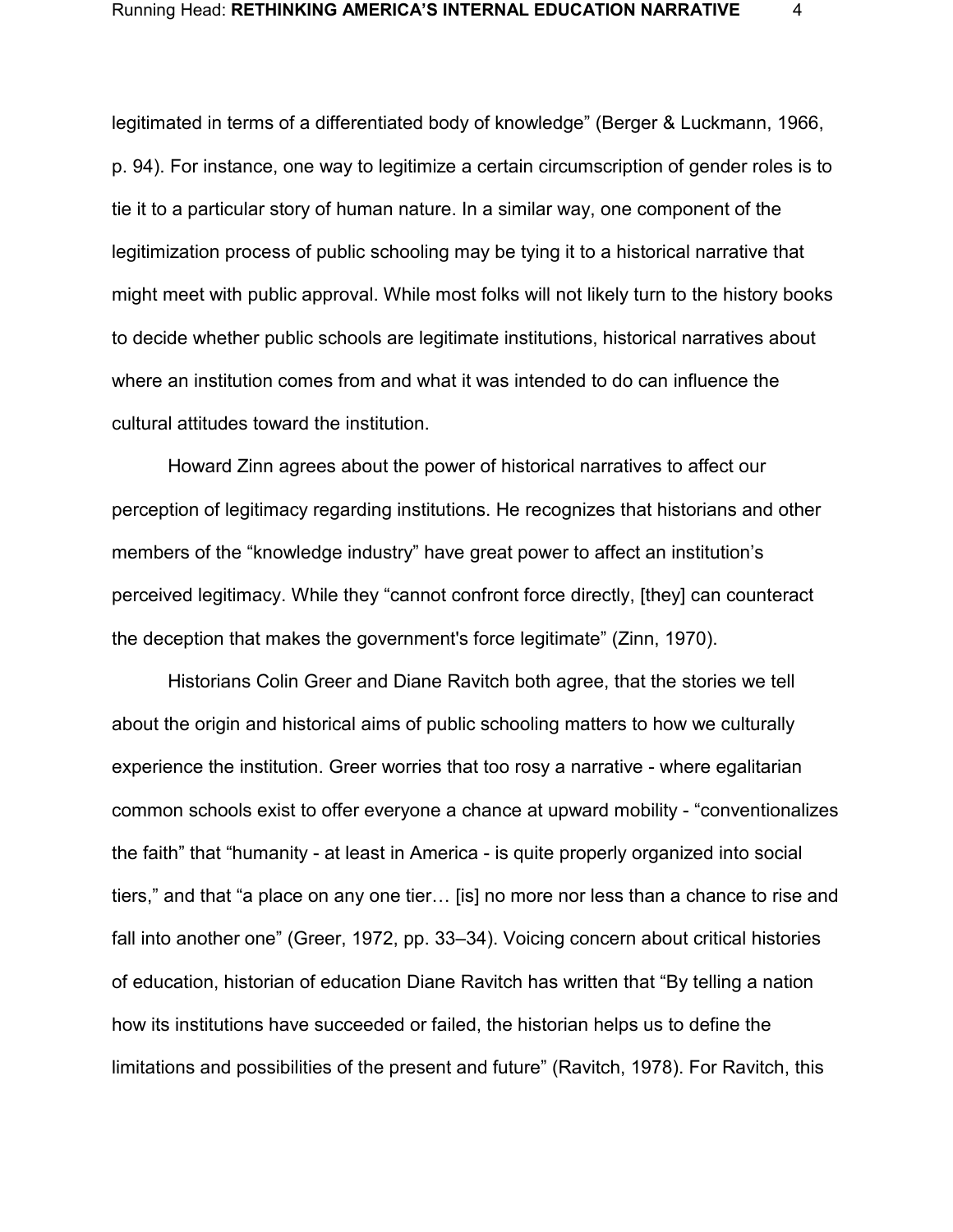is concerning, as she believes American public schools to be legitimate and a positive force for social good. Despite their differences about which story should be told about American public schools, they agree on the main point: the historical narratives we tell matter.

What does the standard narrative - what historian Colin Greer calls "The Great School Legend" look like [\(Greer, 1972\)?](https://paperpile.com/c/GKGpPe/JENe) In his book *Changing Conceptions of Education*, eminent historian of education Ellwood Cubberley (who Lagemann suggests was for decades known as "the author of the standard history of American education" [\(Lagemann, 2002, p. 76\)\)](https://paperpile.com/c/GKGpPe/Rcrz/?locator=76) provides a conventional account of the growth of public schools in the United States.

The movement for general education for all the people has been essentially a democratic movement… The masses, who have been the voting strength of the movement, have seen it as a chance for their children to rise, and educators and statesmen have seen in it the safety of the republic. School systems with us have been thoroughly democratic [\(Cubberley, 1909\).](https://paperpile.com/c/GKGpPe/NGTI)

A similar account is found in a National Education Association report from 1955. The report's authors attribute "the slowness of the young nation to realize its finest dreams in the field of education [to the] the halting tempo of democratic advance," within the United States generally. By the very early 20th century "vast changes had come to pass;" the country had become more democratic, and this democratization, the authors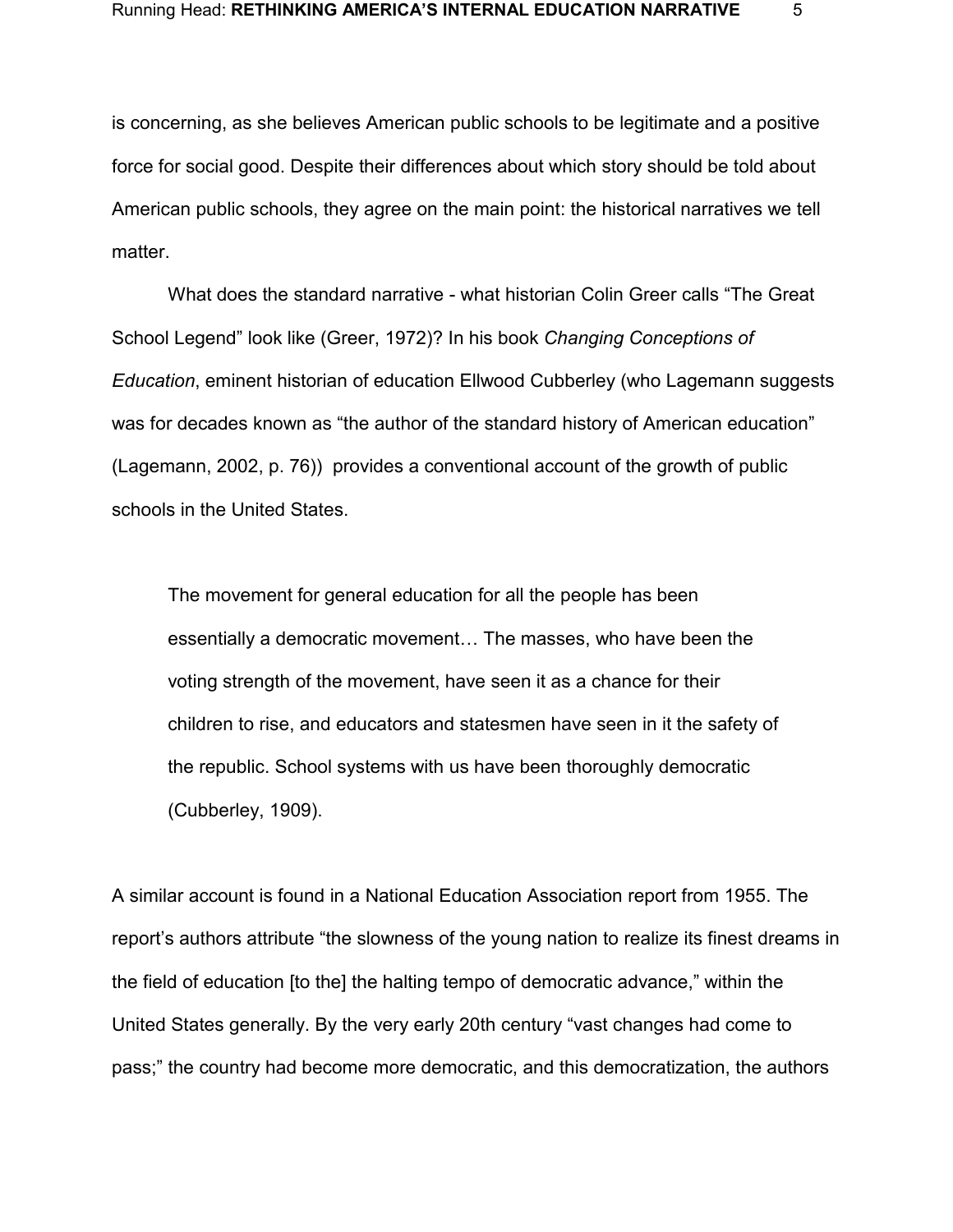claim, led to " a system of universal public education with its roots in the prophetic ideas of the 1790's." [\(Commission, 1955\).](https://paperpile.com/c/GKGpPe/JR2T) Variations on this story of the common school's democratic triumph - a victory for egalitarianism - can be seen in Lawrence Cremin's *The American Common School* [\(Cremin, 1951\),](https://paperpile.com/c/GKGpPe/KqWK) and a more contemporary historical telling by E.D. Hirsch [\(Hirsch, 2010, Chapter 1\).](https://paperpile.com/c/GKGpPe/yow8/?locator_label=chapter&locator=1)

As these historical accounts of the rise of public schooling have it, the ascendency of public education owed primarily to democratic demand for state provision of schooling, and are beneficial to society at large. School reformers and statesmen who championed these public schools are generally portrayed as doing so uniformly from altruistic motive, and opponents of the growth of public schooling are generally portrayed as doing so for wholly selfish reasons. The inertia of this historical narrative led Greer to complain that "For the historians, as for most Americans, public education is a religion" [\(Greer, 1972, p. 33\).](https://paperpile.com/c/GKGpPe/JENe/?locator=33)

### **Different Historical Narratives, Similar Challenges to the Historical Legitimacy of Public Schools**

Contrast this narrative to the more critical tellings of the origins of American public schooling told by E.G. West as well as Herbert Gintis and Samuel Bowles. By their accounts, none of the above points in the standard account are accurate. Though these critical histories tell very different stories, they paint pictures of American public schools created for reasons other than overwhelming public demand that did not necessarily serve the felt needs of the public they were purported to serve, created by reformers who may not always have had interests that aligned with the public.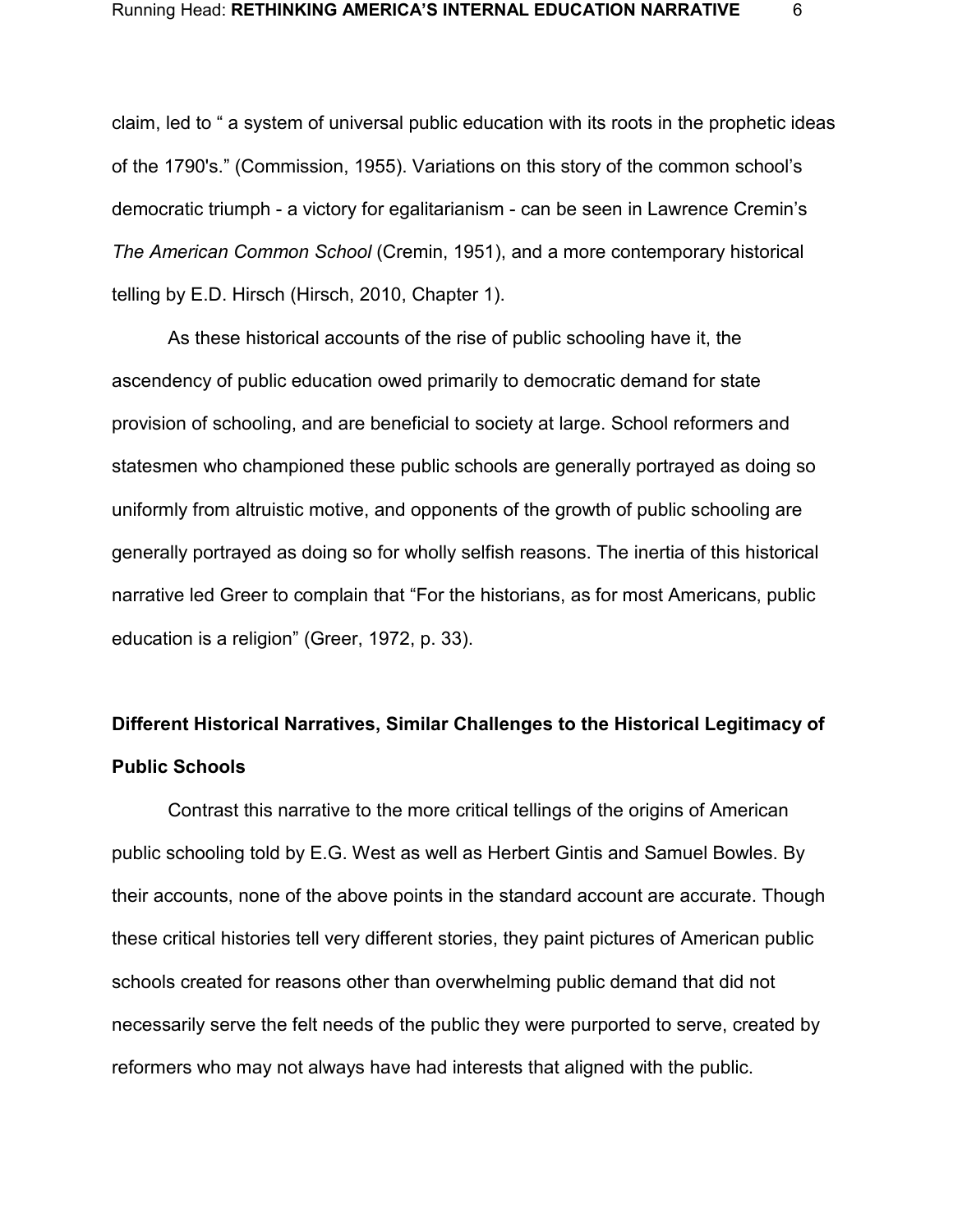Economist E.G. West published his book *Education and the State* in 1965. In that book, he argues that tax-supported public education was generally unnecessary and that a free market in private education with state subsidy for those who cannot afford it is sufficient to address people's educational needs. He relies heavily on the history of public and private education in Britain to make his case. West's telling of the history of the American school system appeared in the 1967 article, "The Political Economy of American Public School Legislation" which would later appear as a chapter in the third and subsequent editions of *Education and the State*. West uses a public choice economic analysis to examine the story of New York State's attempt to increase state aid for education and to eliminate rate bills (tuition payments) for public schools to create and maintain public schools between 1800 and 1840. It depicts public school reformers as generally self-interested, working to capture the educational market by using political means to favor the public schools over private competitors.

Economists Samuel Bowles and Herbert Gintis released their book, *Schooling in Capitalist America*, in 1976. Like West's *Education and the State*, they devote one chapter, "The Origins of Mass Public Education," to exploring the expansion of public schooling during the "common school" era in the early to middle 1800's as part of a larger economic argument. That larger argument is stated quite directly at the start of their chapter: "The U.S. education system works to justify economic inequality and to produce a labor force whose capacities, credentials, and consciousness are dictated in substantial measure by the requirements of profitable employment in the capitalist economy" [\(Bowles & Gintis, 1976\),](https://paperpile.com/c/GKGpPe/rHZT) p. 151).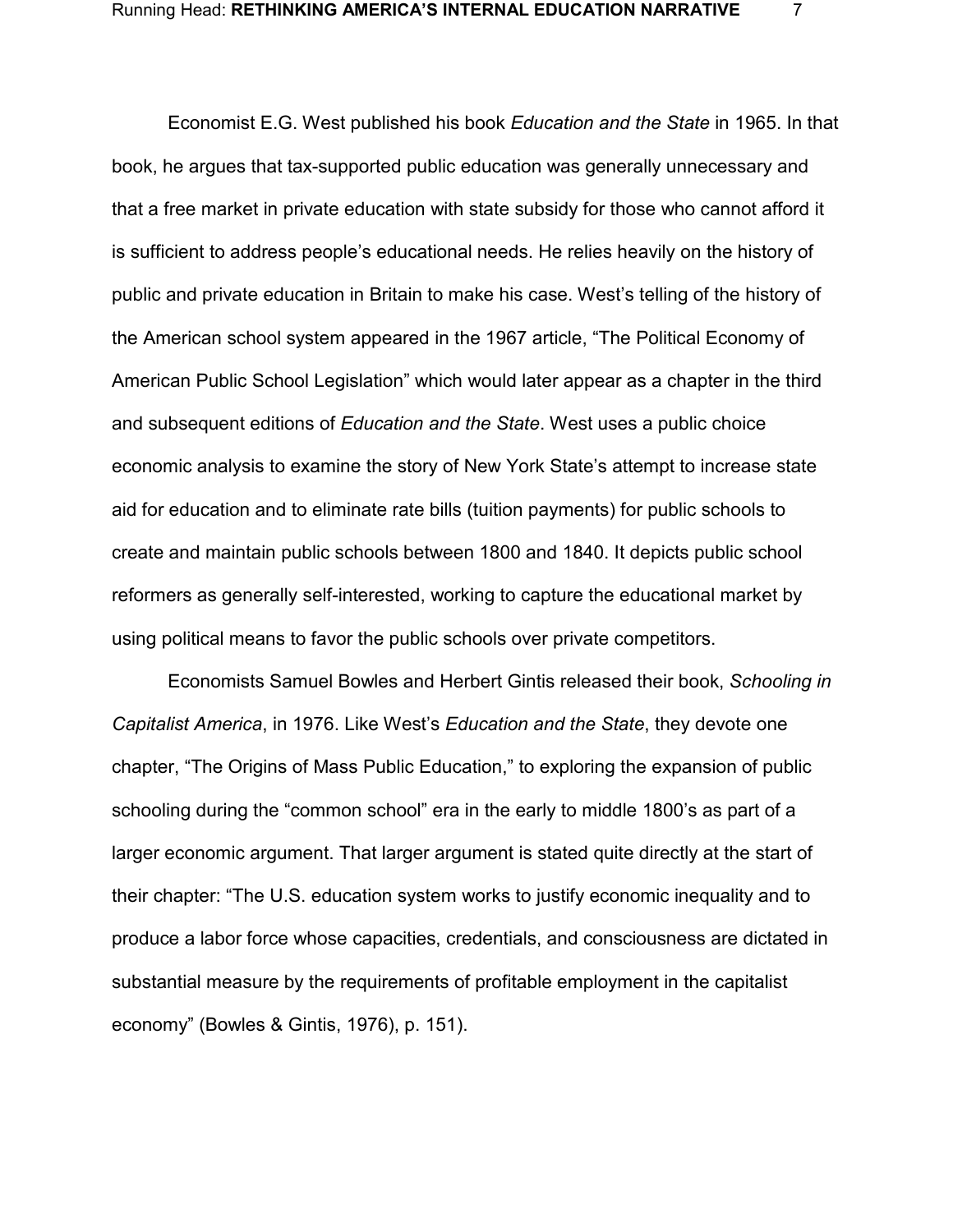*Education and the State* and *Schooling in Capitalist America* construct very different cases designed to be critical of American public education. *Education and the State* uses economic analysis to argue that state-run public schooling is unnecessary and that adequate education can be provided within private markets, with the state simply subsidizing those who cannot afford any education. *Schooling in Capitalist America* argues that the American public education system has, as a main purpose, the inculcation of capitalist values into students, thereby propping up an economic system that is unjust.

Both of these cases are aided by their critical treatments of the origins of American public schools. Convincing readers that American public education is unnecessary (West) or are obstacles to constructing a just economy (Bowles and Gintis), requires they explain why these institutions grew, especially within a democratic government. The standard account is that these institutions grew because the people demanded them and persisted because people were well served by them, both points that would confer a sense of legitimacy on the public schools. Undermining that felt legitimacy means telling a different and more critical narrative of how American public schooling developed. While the historical narratives offered by West and Bowles/Gintis are quite different, the histories converge on four points through which the felt legitimacy of public schooling could be challenged.

#### **Point 1: People at Large Didn't Want Public Schooling**

Especially in liberal democracies, an important aspect of an institution's legitimacy is whether or not it serves the interest of those subject to its authority.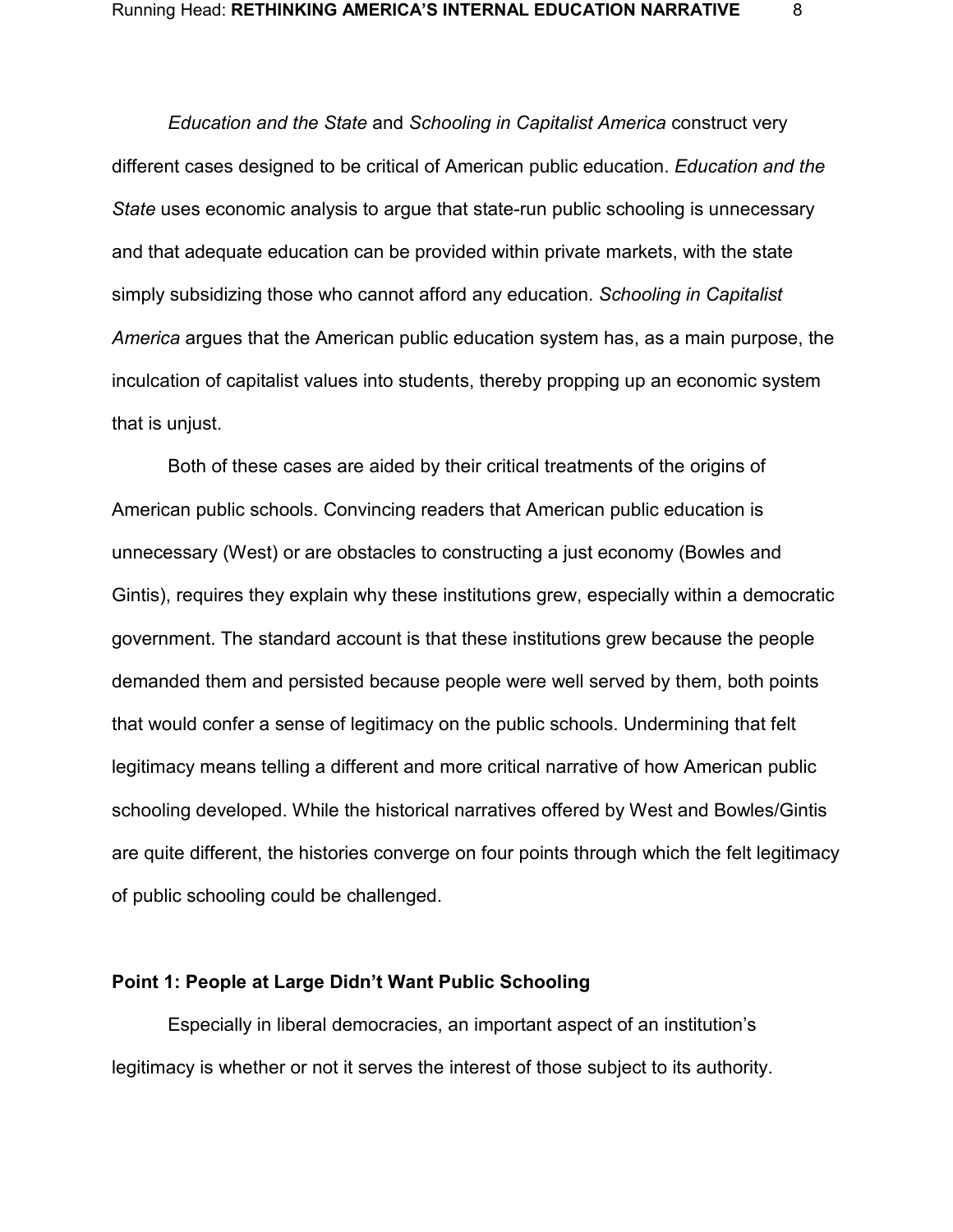Institutions that do seem to serve the people they intend to serve, but serve only the interests of those who maintain the institutions, will be suspect. David Beetham, in his study of how institutions acquire and maintain legitimacy, writes that an institution's legitimacy often requires "the belief that the dominant and the subordinate, however much they may differ, are also linked by a community of interest, and that the distribution of power serves the distribution of the subordinate, and not just those of the powerful alone" [\(Beetham, 1991,](https://paperpile.com/c/GKGpPe/BZLC) p. 82).

Bowles and Gintis attempt to undermine the idea that the public (at least the poor and working classes) was largely behind the public school movement. First, drawing heavily on the work of historian Michael Katz [\(Katz, 1968\),](https://paperpile.com/c/GKGpPe/7S0S) Bowles and Gintis focus attention on the 1817 formulation of a petition in Lowell, MA for "among other things, the establishment of a system of free public primary schools" [\(Bowles & Gintis, 1976\),](https://paperpile.com/c/GKGpPe/rHZT) p. 160). Presumably, the primary beneficiaries of these schools were to be the poor and working class, yet Bowles and Gintis note that "only 21 percent of the petitioners appear to have come from this [laboring] class" (p. 160). They conclude that "the demand for public elementary school in Boston apparently originated with the large propertied class and what might today be called the middle class" (p. 161). If the public school system to be established was to primarily benefit the poor working class, data like this suggests that this group did not largely find such a system to be in their interest.

Bowles and Gintis also note that, despite the establishment and expansion of public primary schools in Lowell, MA (winning most of its support from the propertied and middle classes), strong objections persisted from the people. "The first major source of opposition came from the farming families in the outlying districts who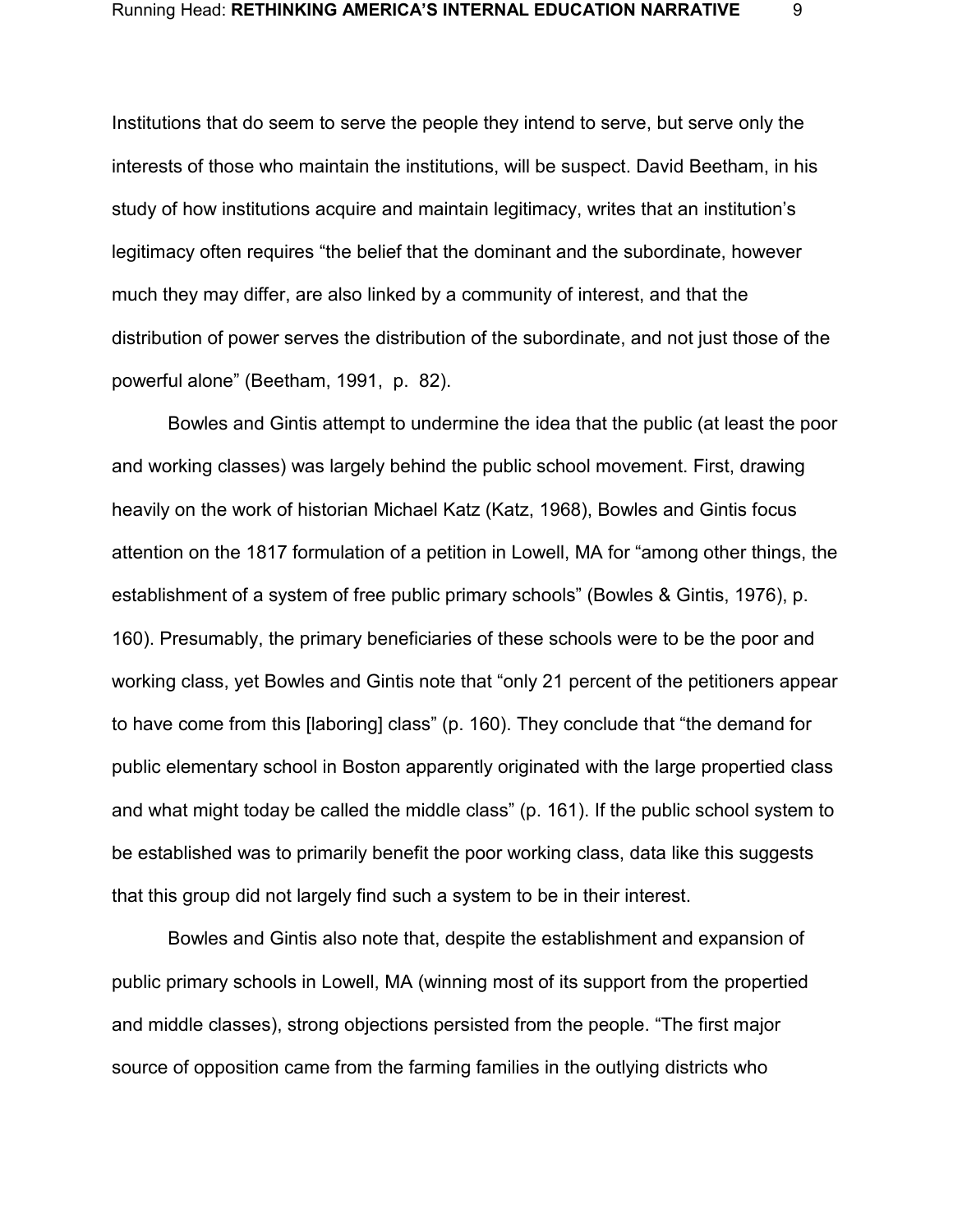resented the growing elite domination of school policy through the district school boards" [\(Bowles & Gintis, 1976\),](https://paperpile.com/c/GKGpPe/rHZT) p. 163). This resentment led to a tense Annual School Board meeting in 1832, which led to the voting out of the entire school board.

Bowles and Gintis also note strenuous objection to reforms proposed and enacted by Secretary of the Massachusetts Board of Education, Horace Mann, such as the creation of normal schools and increasing attempts to centralize authority for how schools should run. Like in Lowell, the opposition came primarily from "the rural population [who], not yet awakened to the social distress [of the industrial economy], explosive needs, and the needs of the new industrial order, found the State Board of Education meddlesome and a likely source of increased taxation" [\(Bowles & Gintis,](https://paperpile.com/c/GKGpPe/rHZT)  [1976\),](https://paperpile.com/c/GKGpPe/rHZT) p. 171).

Likewise, disagreement over the Board of Education's projects led Democratic Governor Marcus Morton to propose a shutdown of the Board of Education, a proposal narrowly defeated in the state legislature. Bowles and Gintis conclude that "At its base, the incident reflected a conflict between an older, decentralized, community-controlled school system and those who, like Mann, sought to centralize over the schools in the hands of enlightened and specially trained professionals" [\(Bowles & Gintis, 1976\),](https://paperpile.com/c/GKGpPe/rHZT) p. 172).

Similarly, E.G. West highlights controversy over New York's proposed public school legislation in order to show the substantial opposition such legislation faced. West discusses an 1849 proposal to provide taxpayer funded "free" public schooling by doing away with rate bills. While the measure passed the state legislature, "the legislation proved to be unworkable, and the Act was met with immediate and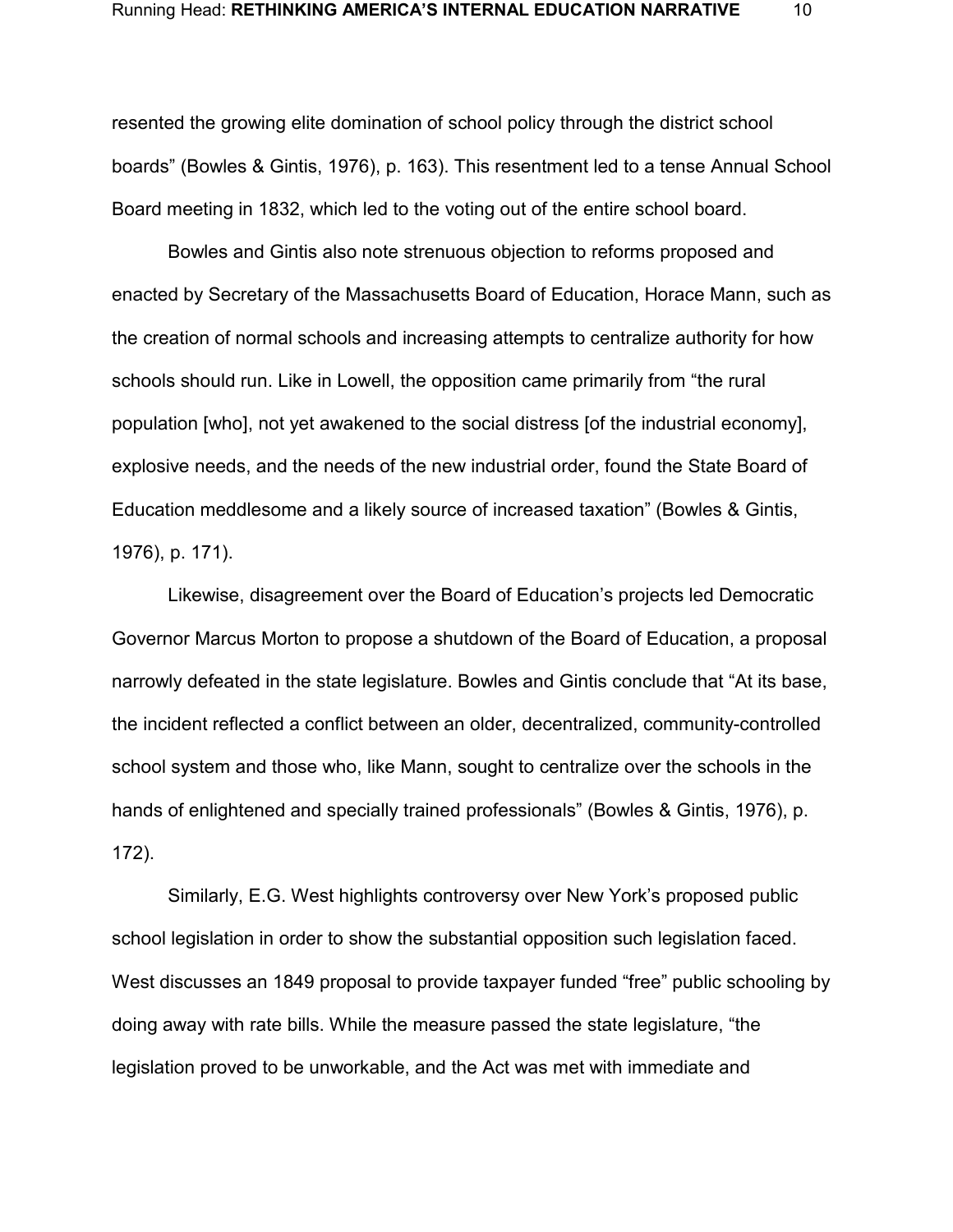widespread hostility" [\(West, 1965/1994\).](https://paperpile.com/c/GKGpPe/nM9N) Much of this, as we shall discuss in more detail below, had to do with the increase in taxes this meant for local districts and the fact that since districts did not want to tax themselves more than necessary, *free* public schools were often open fewer months of the year than when parents paid rate bills. "After only two or three months of operation there was a torrent of petitions from all parts of the state demanding a repeal of the act" [\(West, 1965/1994\)/](https://paperpile.com/c/GKGpPe/nM9N)1994, p. 313).

West also provides evidence to suggest that for the next decade and a half, the rate bills were still yielding significant sums of money towards localities' education budgets. To West, this indicates that during an age where education was not compulsory and reformers argued that rate bills discouraged parents from using public schools, rate bills did not seem to be an obstacle to parents of ordinary means from paying rate bills to gain education for their children.

Whatever the attitude of the majority of a minority of negligent or poor families, there is no systematic evidence to show that the average parents, as distinct from public school teachers and administrators, preferred the method of paying for school through increased taxes to that of the rate bill" [\(West, 1965/1994\)/](https://paperpile.com/c/GKGpPe/nM9N)1994, p. 313).

Thus, both Bowles and Gintis, as well as West, give evidence aimed at showing public school initiatives have been quite controversial among the people they were intended to serve. Yet, ultimately, public school legislation was instituted, an action which could be interpreted as a gradual realization by voters that public schooling did, in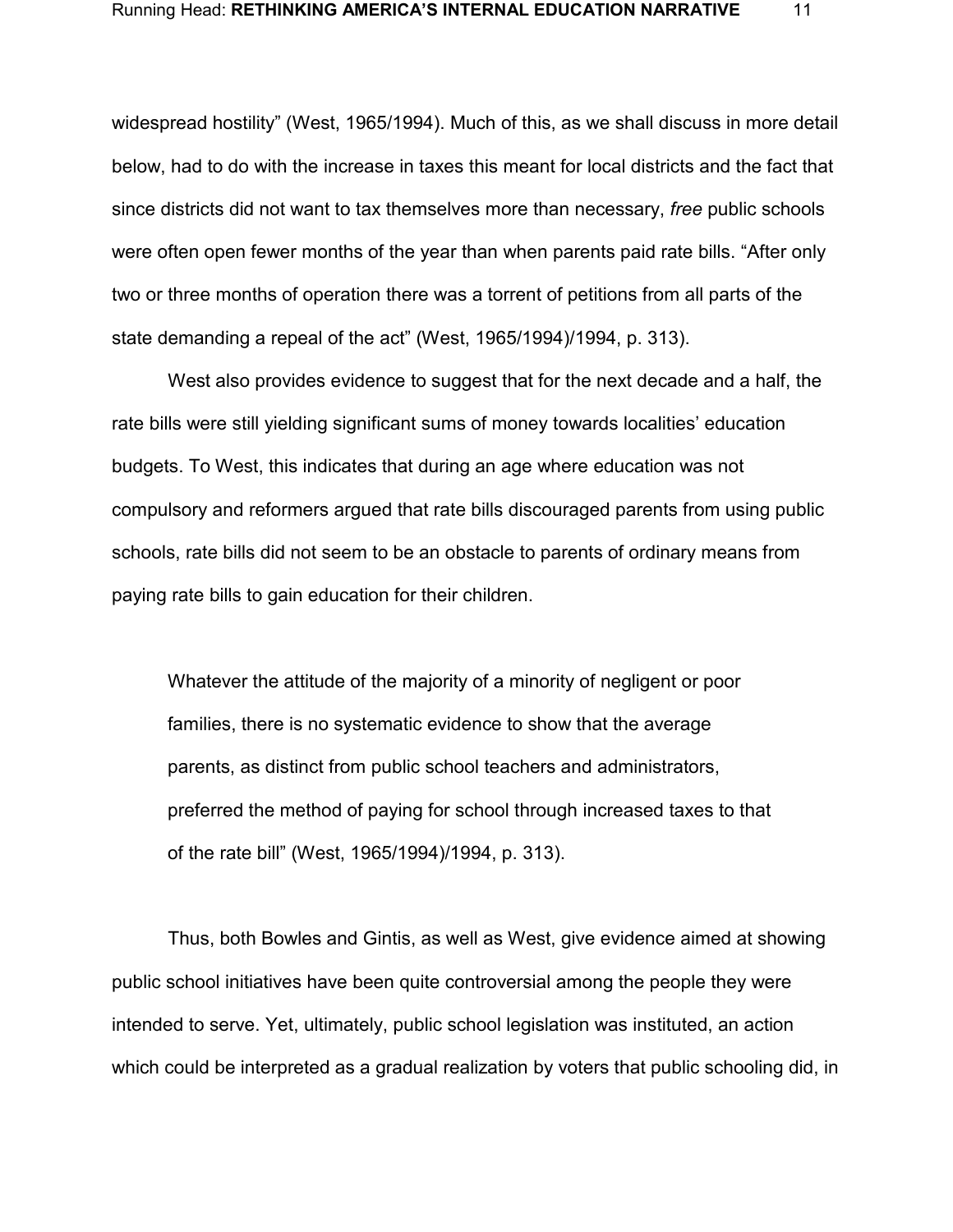fact, serve the general interest of the people. While Elwood Cubberley acknowledges some dissension over laws establishing public schools, he writes that "in time, though, the desirability of common, free, tax-supported, non-sectarian [sic.], state controlled schools became evident to a majority of citizens in the different American states" [\(Cubberley, 1919\),](https://paperpile.com/c/GKGpPe/leOW) p. 123). Critics of West as well as Bowles and Gintis could potentially argue, with Cubberley, that despite public opposition to public school legislation, the democratic success of that legislation is evidence that the people eventually realized that the legislation served their interests.

### **Point 2: Public Schools' Democratic Ascendency Does Not Mean the Public Supported the Measures**

Neither Bowles and Gintis nor West deny that public school legislation passed via democratic means. Both historical accounts, though, give reasons why the legislation's success might not indicate that the general population believed the legislation served their interests.

Bowles and Gintis present evidence that while the legislation's passage was democratic, the legislation was largely supported by the upper and middle classes, rather than the poor and working classes it was intended to serve. In the case of Lowell, MA, the large majority of petitioners for taxpayer-funded public schooling were of the middle and upper classes rather than poor and working class (the groups the legislation was ostensibly designed to help). Once these public schools were established, districts gradually became centralized in a way that their school boards "articulated the concerns of teachers, lawyers, doctors, and other professionals, and through them the large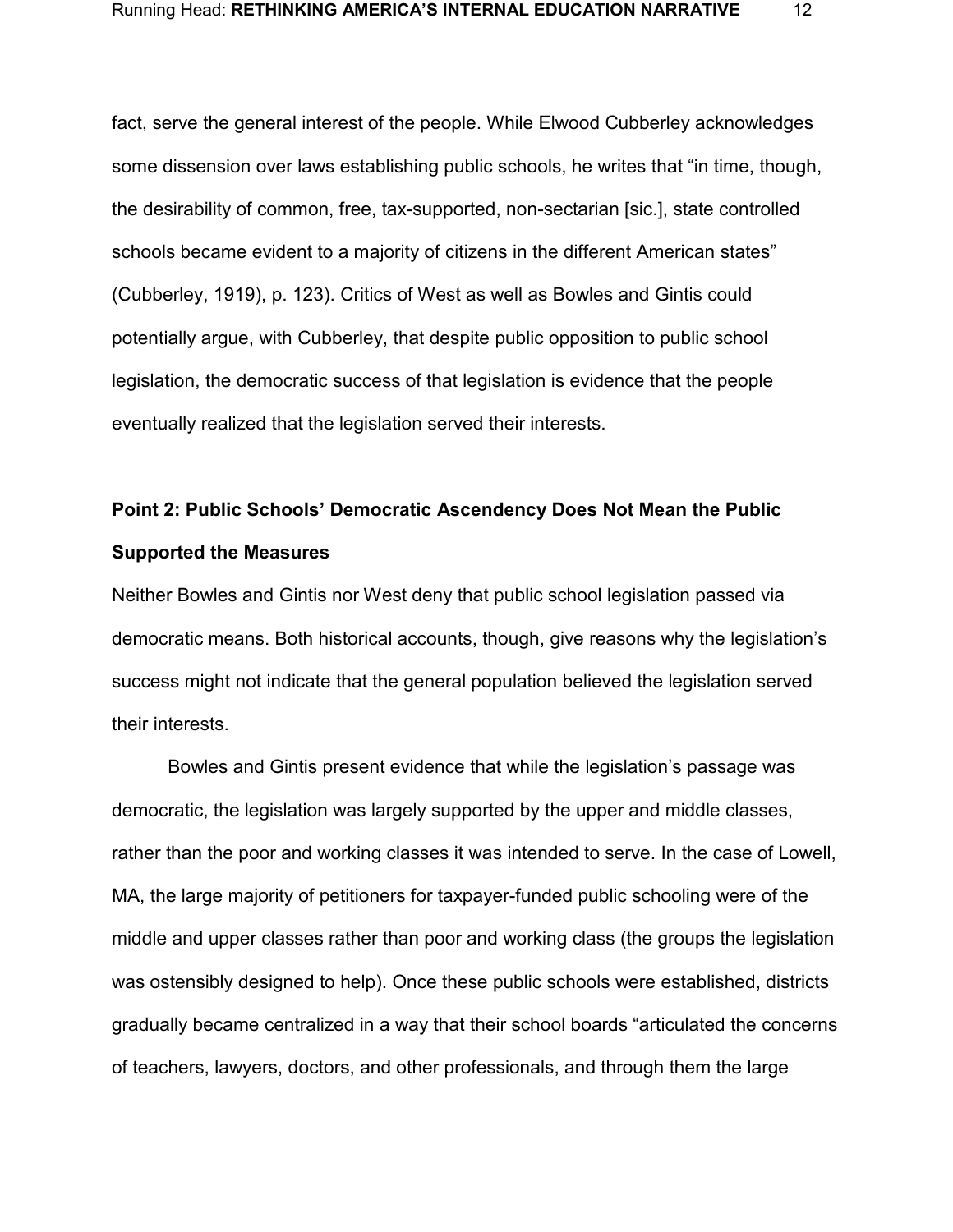property owning elite of the town" [\(Bowles & Gintis, 1976\),](https://paperpile.com/c/GKGpPe/rHZT) 162-163). Bowles and Gintis depict Horace Mann's efforts in Boston as a tale of reforms that were forced onto those without much influence by those who, like Mann, had established political capital and "political power stemming from virtually all influential quarters" (p. 171).

West also gives us a reason why the passage of public school legislation might not be evidence of the general public's recognition that it served their interests. West suggests that the 1849 New York legislation to abolish the rate bill and establish fully tax-supported schools was likely misunderstood by the voting public; that the proposal was presented in such a way that the public might not have fully understood what the legislation entailed. While "teaching organizations insisted that "society" basically demanded the change" by a firm majority vote, "it is clear from the people's immediate hostility to the practical operation of the Act that the political spokesmen had not presented them with all the issues." [\(West, 1965/1994\),](https://paperpile.com/c/GKGpPe/nM9N) 313). West goes on to explain:

The decision process that was involved in the legislation consisted of two parts: the demand choice and the supply choice. The two parts became arbitrarily separated at the ballot box. The voting issue, of course, as it presented itself to each individual voter, appeared mainly as a demand choice. People would have been irrational indeed if, believing that they could really obtain something for free merely by voting for it, they did not in fact do so" [\(West, 1965/1994\)/](https://paperpile.com/c/GKGpPe/nM9N)1994, p. 313-314).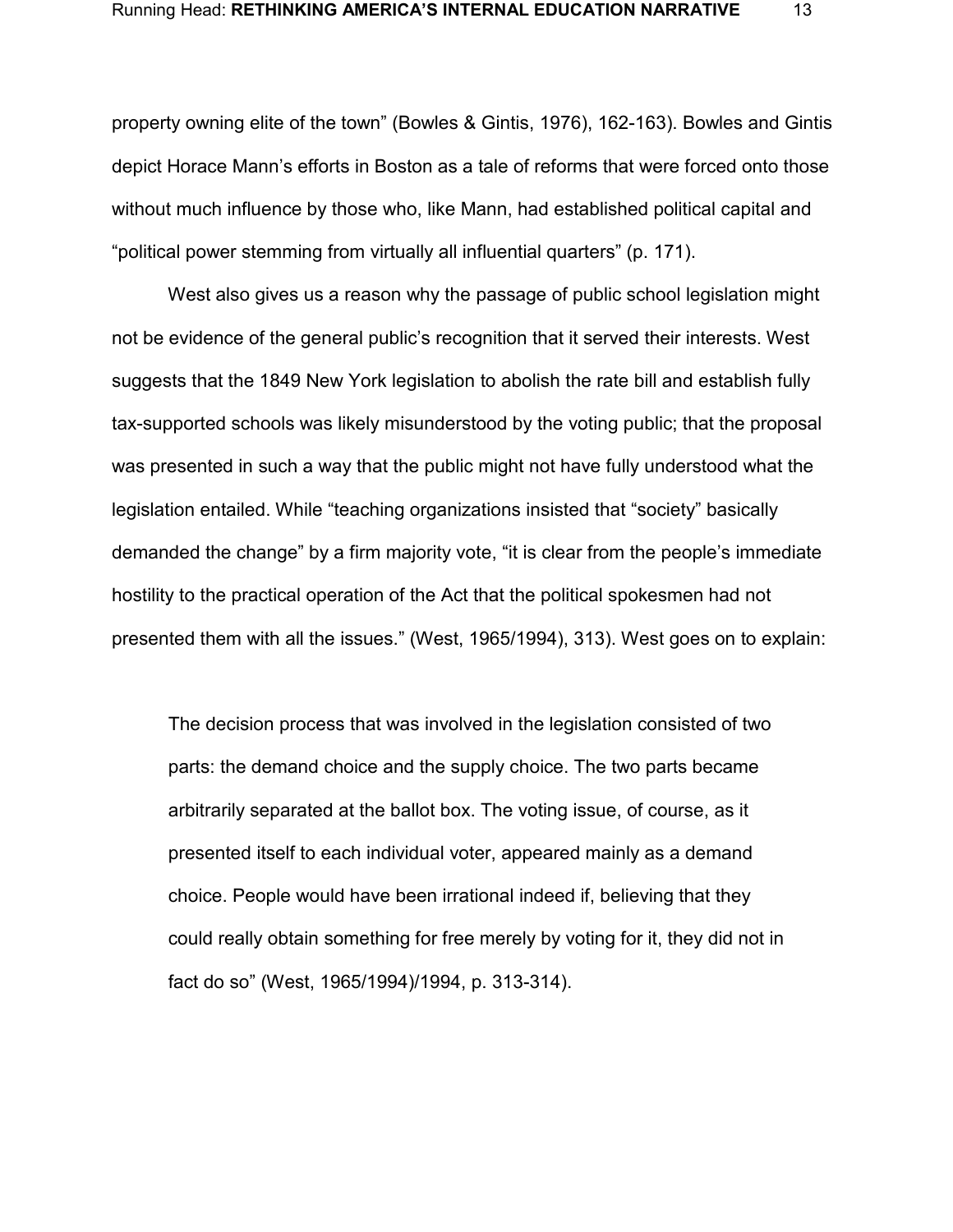In other words, when the issue of abolishing rate bills and establishing free schools was put to a vote, the issue was framed largely as a demand choice about whether the people would prefer not to pay rate bills than pay rate bills. Yet, there was a supply choice accompanying that, about whether the people would prefer that the schools are paid for by increased state and district taxes than by state taxes and rate bills. As judged by the immediate opposition to the bill, West argues that it is obvious that the voting public did not appreciate that eliminating rate bills meant substituting them with a district tax, a trade-off the public would need to weigh in order to understand the full implications of the proposal.

Thus, not only do Bowles and Gintis, as well as West depict public school legislation as subjects of heated controversy among the public, but also give reasons to think that even when voted for, we should not assume that this is evidence of the general public's recognition that the legislation served their interest. Both of these arguments chip away at the idea that public school legislation was borne of a community of interests of everyone involved.

#### **Point 3: The Public Schools Did Not Serve the Interests of the People at Large**

A believer in the idea that there was in fact a community of interests between reformers and the people could still argue the following: even if the people did not recognize public school legislation to be in their interests, the people might be mistaken about what their interests really were (which the public schools happened to serve).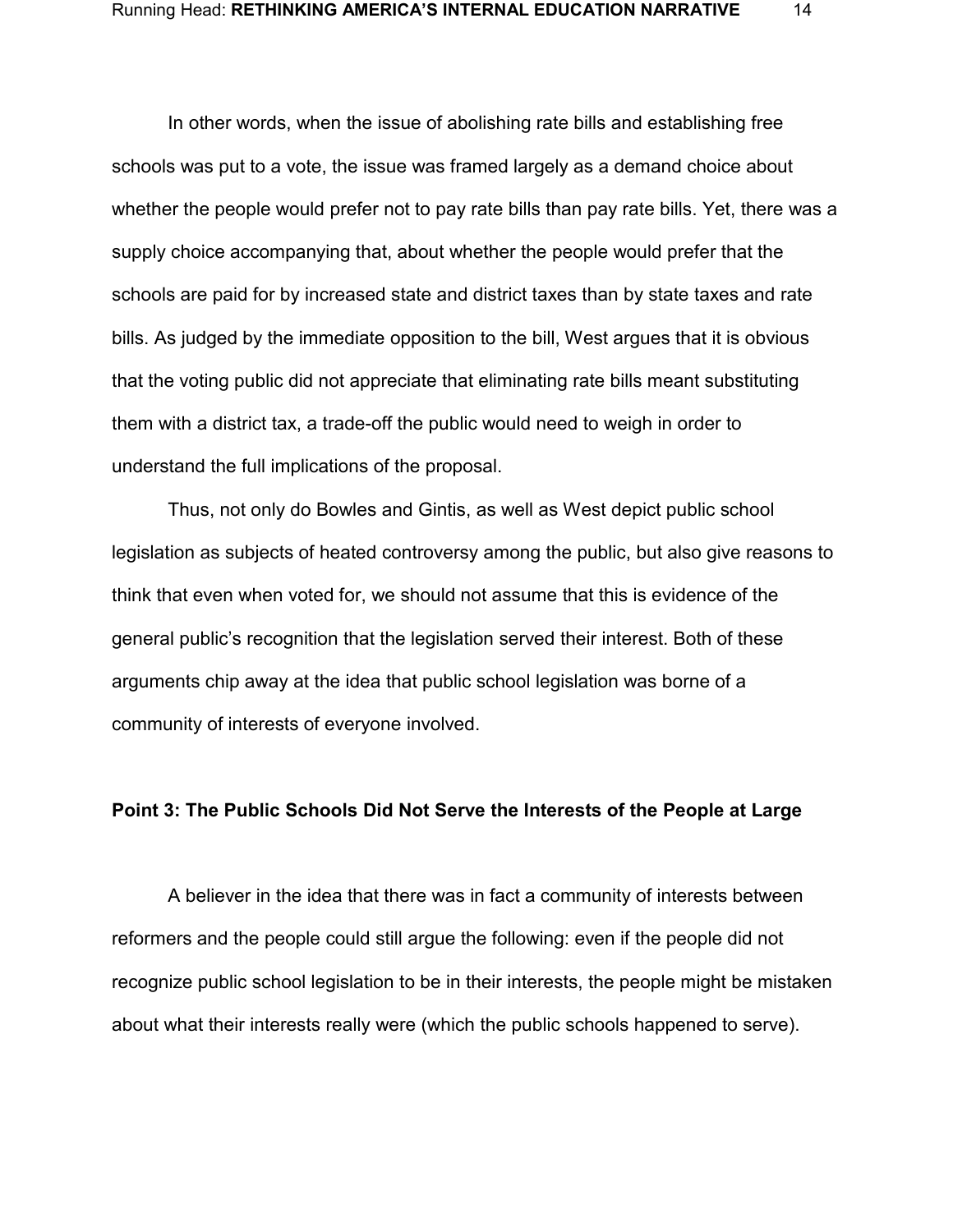Even if true, this would paint a picture that might undermine the perceived legitimacy of public schooling's origins by depicting a situation where paternalistic reformers foist an institution on the masses, ignorant about what is good for them.

This also opens up the possibility that while the masses were ignorant of what their interests really were and what served them, paternalistic reformers could still be mistaken in their assessment of what serves the interests of the masses. In liberal democracies especially, this type of paternalistic project will tend to be viewed with some suspicion. As Beetham notes:

The problem intrinsic to paternalism is that, in denying the subordinate all independent means of expressing or defending their interests, there is nothing to stop it degenerating into the exercise of power in the interests merely of the powerful, except the latter's own integrity; and even integrity is no guarantee against self-deception or ignorance" [\(Beetham, 1991\),](https://paperpile.com/c/GKGpPe/BZLC) p. 90).

The powerful reformers may believe they are creating an institution that is in the subordinates' interest. Even if the subordinates protest that the institution doesn't serve their interests or the powerful succeed in passing legislation without the informed consent of the subordinate, the powerful may still argue that the subordinate's actual interests are being served. Yet, this depicts a situation where the powerful privilege their assessment of the subordinates' needs above the subordinates' own assessment, and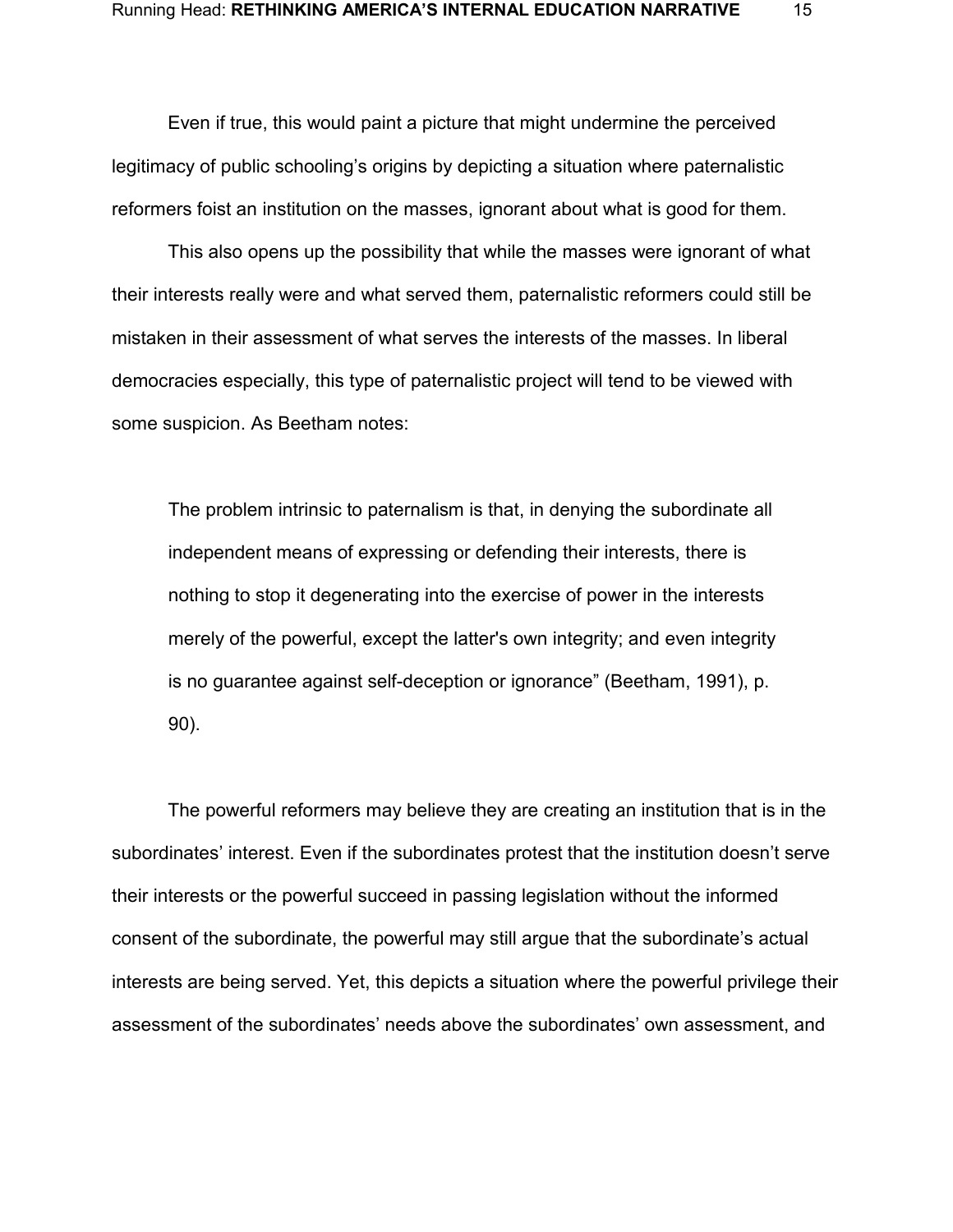the powerful could be mistaken or led astray in their assessment by their own bias and self-interest.

Toward this end, Bowles and Gintis, as well as West, assert two related arguments. First, they argue that the interests of the reformers were not always aligned with the interests of those the public schools were to serve. Next, they argue that, in fact, the public schools did not serve the best interests of the community they were meant to serve.

Bowles and Gintis, as well as West, argue that when we examine the results of what the public schools provided, the public schools were not ultimately in the interests of those they were to serve. Not only did the reformers have motives that were inconsistent with the actual interests of the people, but the effects of the schooling did not meet the interests of those they served.

To see how these authors argue that the reformers held interests that put them at odds with those they were to serve, we can look at all of the authors' treatment of Horace Mann. Bowles and Gintis depict a society with ever widening gaps in wealth between rich and poor, as well as an increasingly industrial economy where artisans and shopkeepers were increasingly at risk of becoming wage workers in factories. Bowles and Gintis argue that "Mann was a supporter of the industrial system," who "flatly rejected the notion that there was any necessary classes; class conflict would have no place in his program" [\(Bowles & Gintis, 1976\),](https://paperpile.com/c/GKGpPe/rHZT) p. 166).

Not only did Mann not recognize the validity of a class conflict that could have potentially ushered in a more just distribution of wealth or economic system, but the public school system that Mann and others in Massachusetts created was quite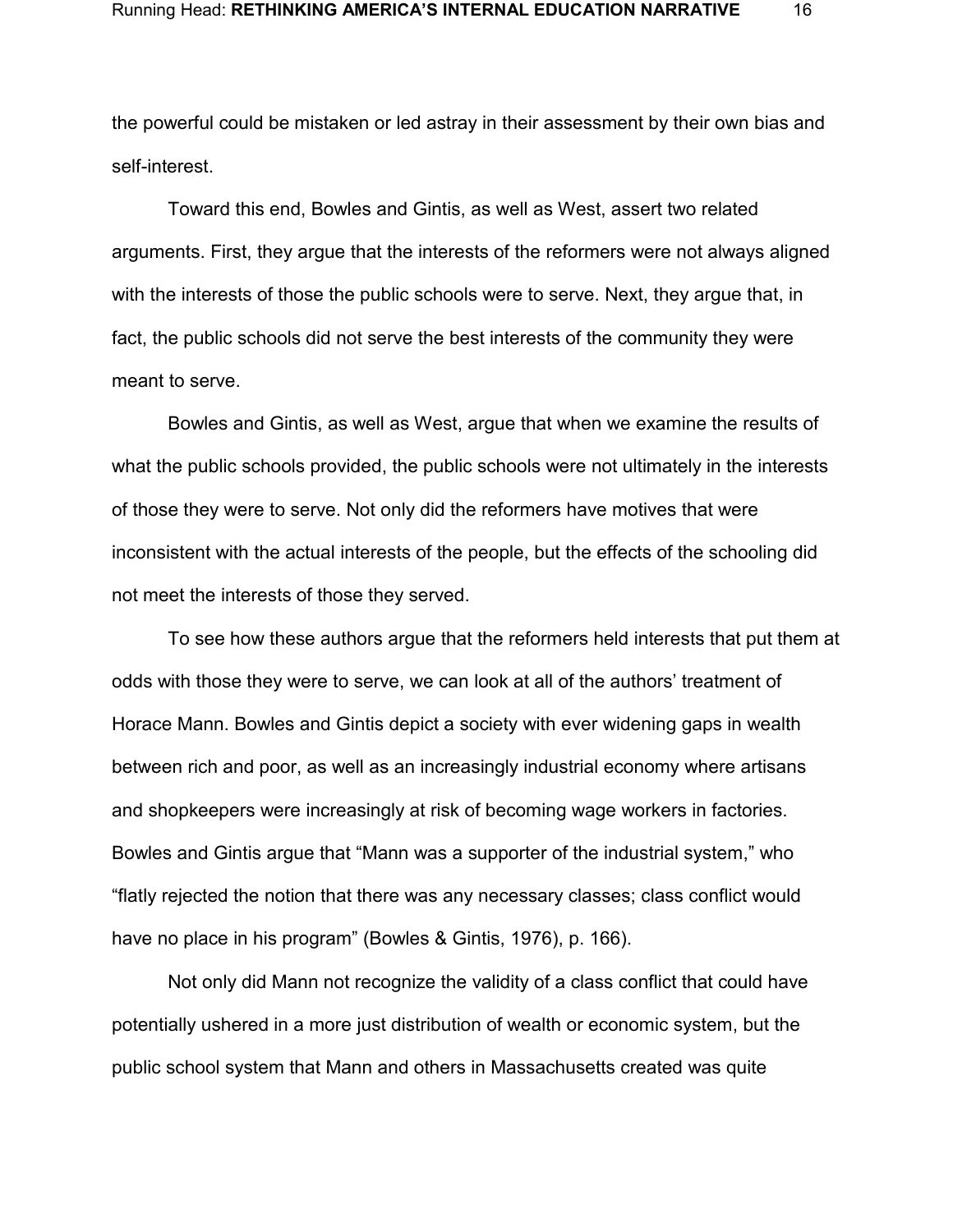favorable to the interests of industrial business interests. Some poor and working class families saw education as a way to ensure social mobility for their children, and Mann sometimes employed the rhetoric of social mobility to justify the public schools. In practice, the schools inculcated students with habits that would fit them for industrial wage work. One reason, for instance, "why most larger employers supported public education apparently related to the noncognitive effects of schooling" [\(Bowles & Gintis,](https://paperpile.com/c/GKGpPe/rHZT)  [1976\),](https://paperpile.com/c/GKGpPe/rHZT) p. 169). Bowles and Gintis go on to review testimony from some mill owners that the virtues of the public schools lay most heavily in teaching children a good work ethic that can be used for work in factories (p. 169). The schools were also to train students to embrace the values of industrial capitalism, to take "on as their own the values and objectives of those in authority" (170). In light of Bowles and Gintis's neo-Marxist analysis, these goals put the public schools and the intent of the reformers at odds with the communities the schools were supposed to serve.

Like Gintis and Bowles, West depicts Mann as having interests that differ from the interests of the communities the schools were supposed to serve (albeit in a different way). West's economic analysis utilizes what he calls the "economic theory of democracy" (and what is now referred to as "public choice theory") to argue that institutions often arise and expand for the economic benefit of their administrators and employees. In arguing that tax-supported public schooling came about when it was not necessary, West explains this by pointing to evidence that Mann and special interests (educators in public schools in competition with private schools) stood to benefit from eliminating rate bills and supporting public schools with taxes, thereby gaining a quasimonopoly for public schools.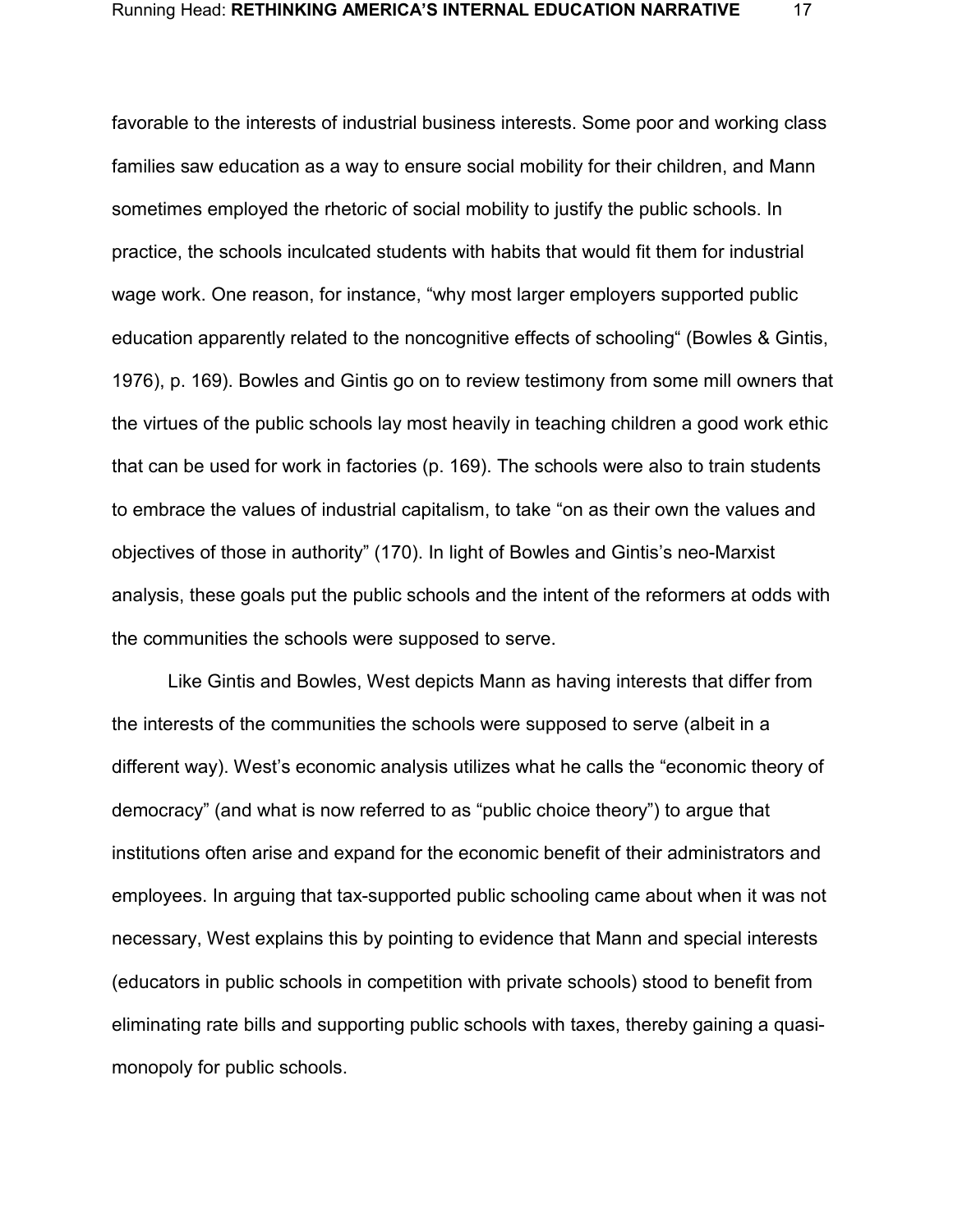In speeches, for instance, "Mann was especially sensitive to the tendency of the private sector to bid teachers away from the public" and likely understood that gaining tax support for public schools would make public schools a more attractive, because more securely funded, option for teachers [\(West, 1965/1994\).](https://paperpile.com/c/GKGpPe/nM9N) West also points out that:

[t]he suppliers of educational services to the government, the teachers and administrators, as we have seen, had produced their own organized platforms by the late 1840's; it was they indeed who were the leading instigators of the free-school campaign. Whilst conventional history portrays them as distinguished champions in the cause of children's welfare and benevolent participation in a political struggle, it is suggested here that the facts are equally consistent with the hypothesis of self-interested behavior…" [\(West, 1965/1994\)/](https://paperpile.com/c/GKGpPe/nM9N)1994, pp. 317-318).

West does not take as strong a position as Bowles and Gintis do to suggest that the reformers goals were *necessarily* in opposition to the people's interest. Within West's account, it is completely possible that Mann and public school teachers and administrators did intend that tax-supported schools would benefit the public and that they would also benefit their own self-interest. "Every profession no doubt has its share of benefactors and altruists. But on any realistic assessment the typical member of a profession can reasonably be regarded as having more than one motive in life" [\(West,](https://paperpile.com/c/GKGpPe/nM9N)  [1965/1994\)/](https://paperpile.com/c/GKGpPe/nM9N)1994, p. 316). Teachers, administrators, and reformers may intend to help those who will consume public schooling, but they also likely have an interest in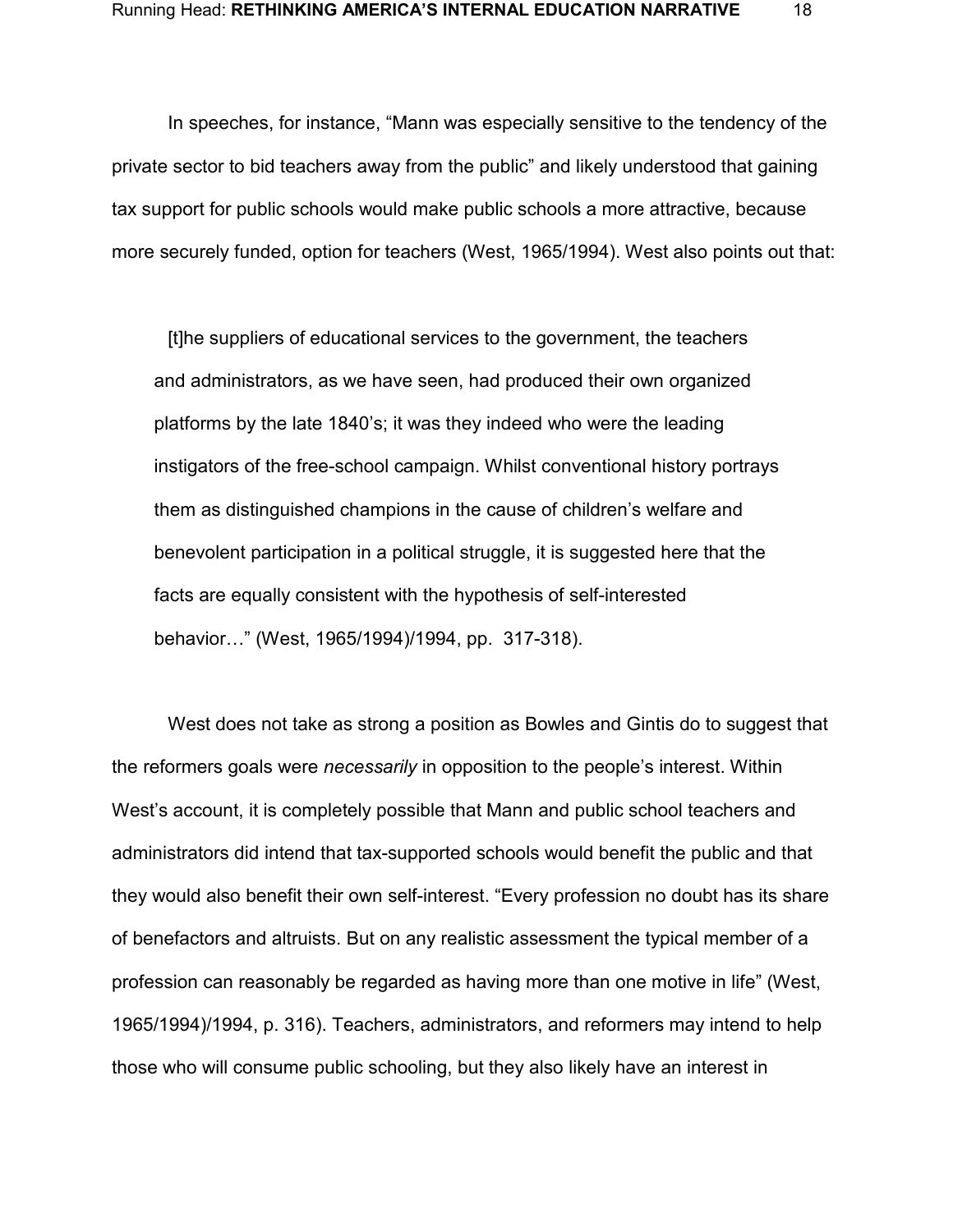maximizing budgets and pay, which will sometimes be in conflict with the interests of the consumers.

West also points to the failed Act to do away with the rate bill and create fully taxsupported public schools as a demonstration that the effects of the legislation were not in the interest of the general public. By doing away with the rate bill and replacing it with local taxes going to public schools, this meant that localities now had to raise taxes to support the public schools. Predictably, many localities - mostly in poor areas - did not tax themselves a sufficient amount to keep schools open more than four months a year, compared to the eight or so months per year schools were generally kept open when revenue was generated by rate bills. "The new legislative provision, therefore, far from facilitating the supply of schooling, actually reduced it. Moreover, the parents' direct means of action to encourage supply, the rate bill, was now removed" [\(West,](https://paperpile.com/c/GKGpPe/nM9N)  [1965/1994\)/](https://paperpile.com/c/GKGpPe/nM9N)1994, p. 312).

Thus, Bowles and Gintis, as well as West, tell different stories about why public school legislation did not align with the perceived interests, but the real interests, of those the public schools were intended to serve. For Bowles and Gintis, the public school system assimilated the working class into an economic system that would prove bad for them, and assuaged the class conflict that might have led to a more just economic system or distribution of wealth. For West, the public school legislation replaced a well-functioning system of schooling where parents paid directly for educational services with a fully tax-supported public school system. This led to an overall reduction in the number of days schools were open per year and reduced parental choice.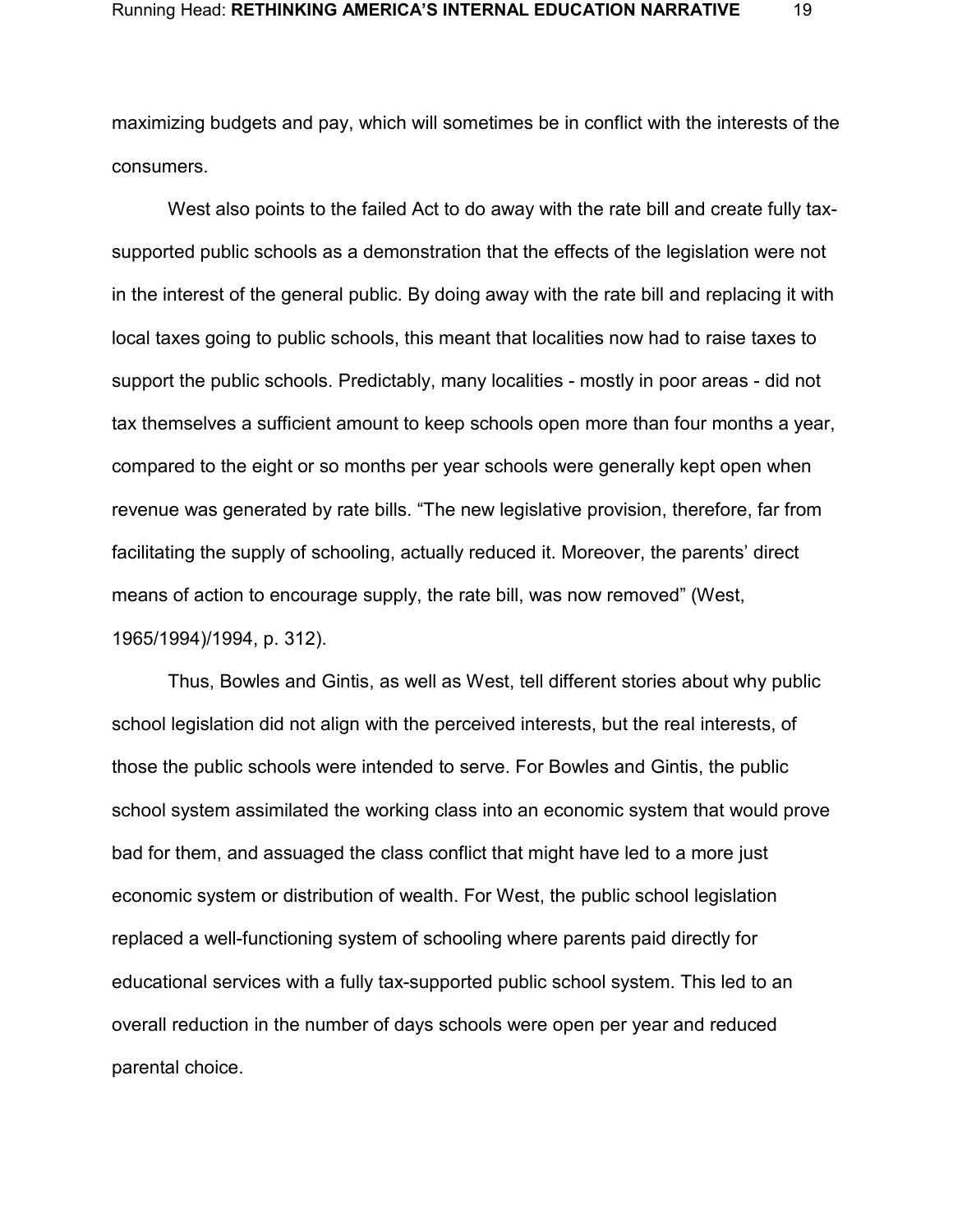#### **Point 4: Public Schools Were Unnecessary**

There is one more area where Bowles and Gintis, as well as West, attempt to undermine the perceived legitimacy of American public schooling's origin. To varying degrees, the historical narratives in *Schooling in Capitalist America* and *Education and the State* contest the idea that state-administered, tax-supported public schools were necessary. Both works suggest that there were other educational opportunities that were already being used by the people public schooling was intended to serve.

Why would this help undermine the legitimacy of the growth of American public schooling? Even if one disbelieves everything Gintis and Bowles, as well as West, have argued about why public schools were inimical to the people's interests, one could imagine an institution being consistent with the interests of the people at large yet being unnecessary because existing institutions already serve those interests. For instance, one could imagine a government taking over the manufacture of cars and doing so in a way that serves the interests of the car-driving public. Yet, if the existing private system of car manufacture was adequately serving the interests of that public, one could plausibly question why the state was justified in creating an institution that serves interests that were already being served by other means.

Also, we've seen that Bowles and Gintis, as well as West, explore instances where the people whom public schools were designed to help did not often favor their establishment. To fully understand why the public might not have been enthusiastic about such legislation, it is important to understand what existing educational options were that might have already been serving their interests.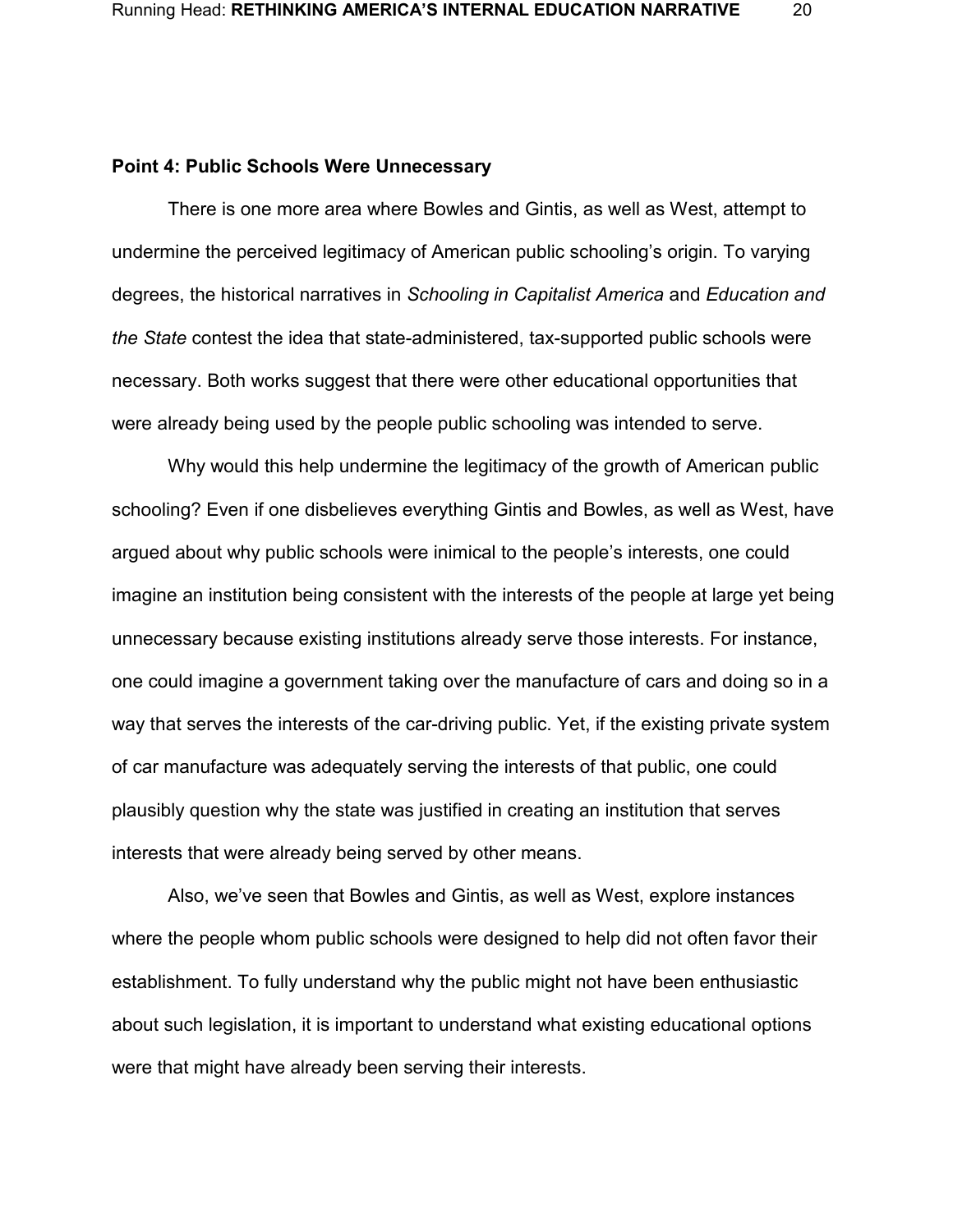As we've seen, Bowles and Gintis note that the 1817 push in Lowell, MA to establish free public schools did not garner much support from the working poor. What type of educational options might they have been utilizing that prevented them from seeing tax-supported public schooling as necessary? Bowles and Gintis tell us that "Two centuries ago [the late eighteenth and early nineteenth centuries], the structure and scope of American education bore little resemblance to our current school system. Along the way, many diverse alternatives were considered and tried" [\(Bowles & Gintis,](https://paperpile.com/c/GKGpPe/rHZT)  [1976\),](https://paperpile.com/c/GKGpPe/rHZT) p. 152).

What were some of these options? Bowles and Gintis mention "dame" schools, "writing" schools, charity schools, and apprenticeships. All of these were forms of education that were "extension[s] of the home" [\(Bowles & Gintis, 1976\),](https://paperpile.com/c/GKGpPe/rHZT) p. 153). Bowles and Gintis depict an early United States (and Massachusetts) where:

radically different proposals for the control and financing of education were… debated. Some would have left schooling in private hands, trusting to philanthropy to cater to the educational needs of the poor. Others promoted public schooling, but sought an extension of the prevalent "district system" which assured strict neighborhood control [\(Bowles & Gintis, 1976\),](https://paperpile.com/c/GKGpPe/rHZT) p. 153).

This plurality of possible approaches to schooling in the late eighteenth and early nineteenth century meant that "public nonsectarian compulsory and tax-supported schooling was far from a foregone conclusion in the early years of the nineteenth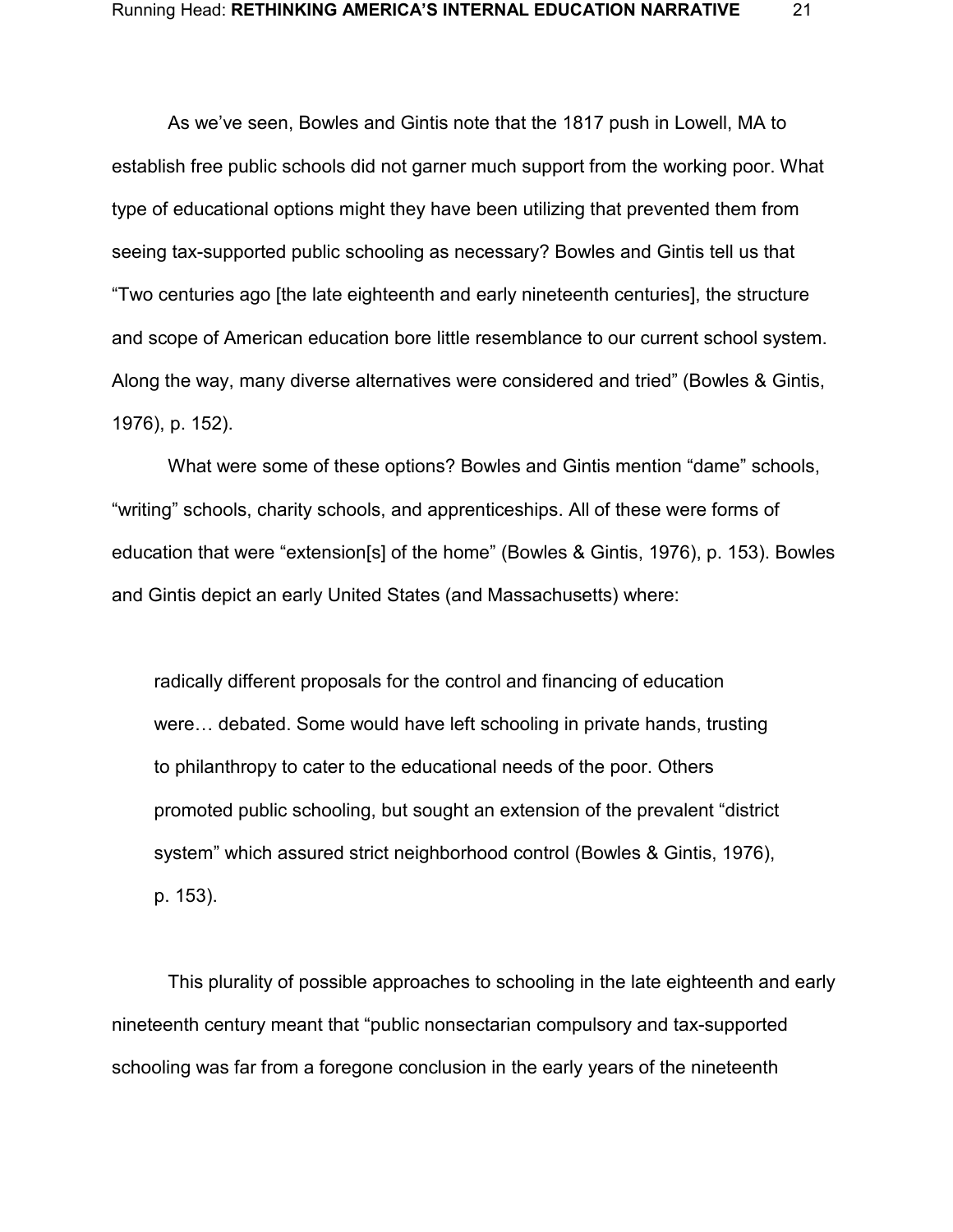century" [\(Bowles & Gintis, 1976,](https://paperpile.com/c/GKGpPe/rHZT) p. 153). Thus, it is possible that the working class were not enthusiastic about proposals for tax-supported public schooling because they believed other forms of education were already serving their needs.

It is, of course, central to West's overall case in *Education and the State* that the tax-supported system of public schools was unnecessary. West's argument is that the then-existing market of private schools and public schools where parents paid rate bills was sufficient to meet students' educational needs.

In 1811, the state of New York commissioned a study to look into creating a statewide establishment of public schools. Prior to that, New York schools were largely a mixture of private forms of education and rate bill-accepting public schools in areas which subsidized those schools with local taxes. West notes that the commissioners concluded that except for rural areas, where geographical location more than poverty was a problem "schooling was indeed already widespread" [\(West, 1965/1994\)/](https://paperpile.com/c/GKGpPe/nM9N)1994, p. 298). Once legislation established that each district maintain its own public schools financed by a combination of tax dollars and rate bills, subsequent state reports bore out that a combination of rate bill-charging public schools, private schools and academies were doing an adequate job of educating the state's population. For instance, "the fact that education could continue to be universal without being free and without compulsion seems to have been readily acknowledged" in the annual Superintendent's report of 1836 p. 304). Even one year before the state legislated that public schools be completely tax-supported, the revenue generated by rate bills showed that "Parents of ordinary means… were still buying education for their children" and, while not yet compulsory or free to families, was "almost universal" (p. 313).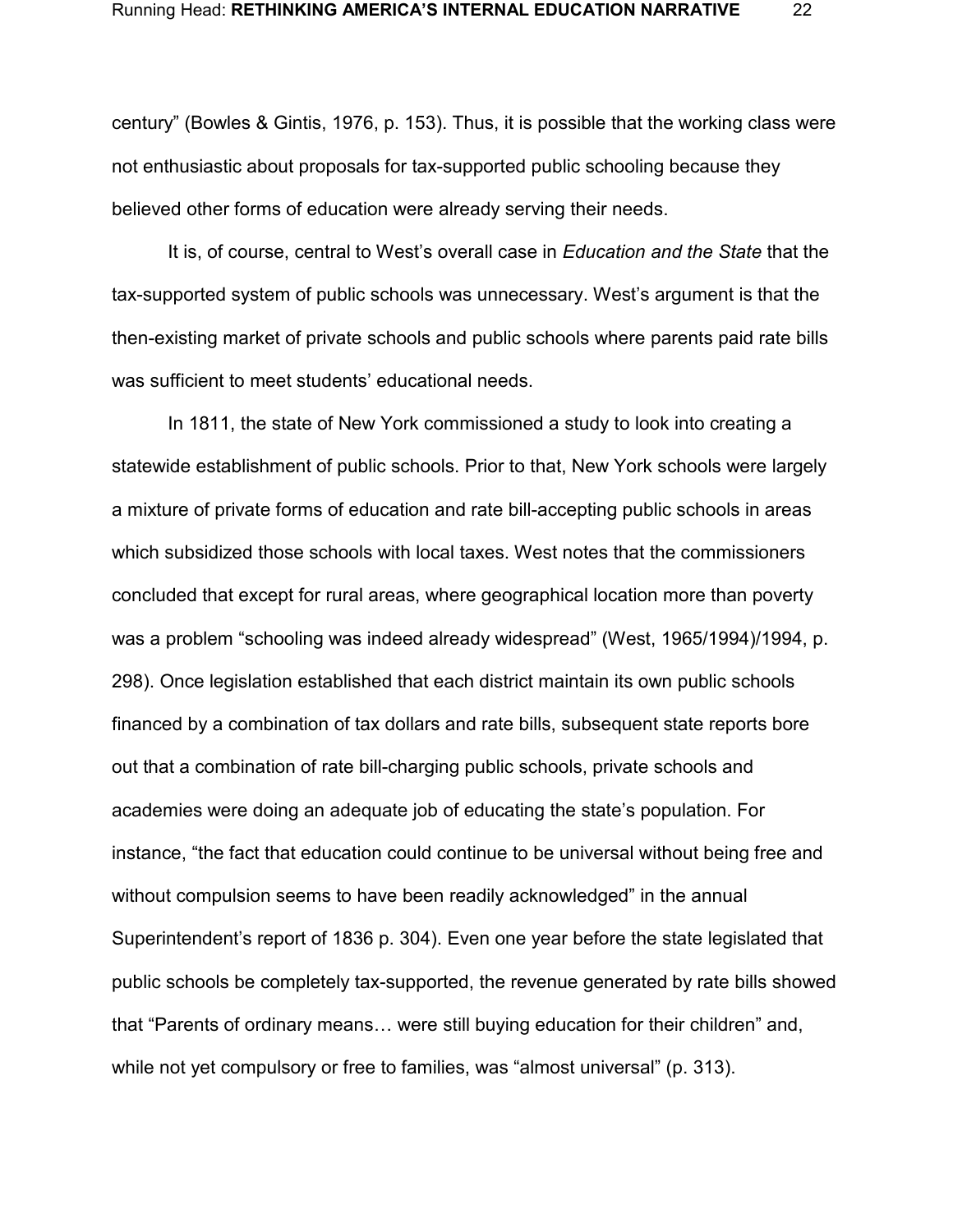In recounting the educational options available to families in absence of taxsupported public schooling, Bowles and Gintis, as well as West, give reason to think that not only did the public school legislation not align with the interests of those the legislation intended to help, but may also have been superfluous. If forms of education were available and being utilized by families before the proposals of tax-supported public schooling, it is reasonable to think that they did not see the proposed public schooling reforms as necessary.

### **Conclusion**

Both of these critical histories went on to influence later critiques of public schooling. Most notably, E.G. West's economic and historical arguments against public schooling have proved useful to conservative and libertarian authors who argue in favor of privatization and school choice (see, for instance, [McCluskey, 2007](https://paperpile.com/c/GKGpPe/pKQy+jFfL) [and](https://paperpile.com/c/GKGpPe/pKQy+jFfL) [Tooley,](https://paperpile.com/c/GKGpPe/pKQy+jFfL)  [2014\).](https://paperpile.com/c/GKGpPe/pKQy+jFfL) West's historical telling had a particularly formative impact on Milton and Rose Friedman's influential advocacy of school choice [\(Friedman & Friedman, 1990, Chapter](https://paperpile.com/c/GKGpPe/YMEM/?locator_label=chapter&locator=6)  [6\).](https://paperpile.com/c/GKGpPe/YMEM/?locator_label=chapter&locator=6) Before reading West's *Education and the State*, the Friedmans believed that the state had a role in providing vouchers to all families for the purchase of education. West's history convinced them to revise their position, arguing that only the very poor would need state subsidy in an education market [\(Currie-Knight, 2014, Chapter 5\).](https://paperpile.com/c/GKGpPe/GfaK/?locator_label=chapter&locator=5)

The work of Bowles and Gintis has also had an impact on critiques of neoliberal (corporate) education reforms, but its impact has been smaller. Upon the book's release, critical pedagogues who seemed the best suited to incorporate the authors' Marxist arguments in fact criticized the book for its orthodox Marxist - and hence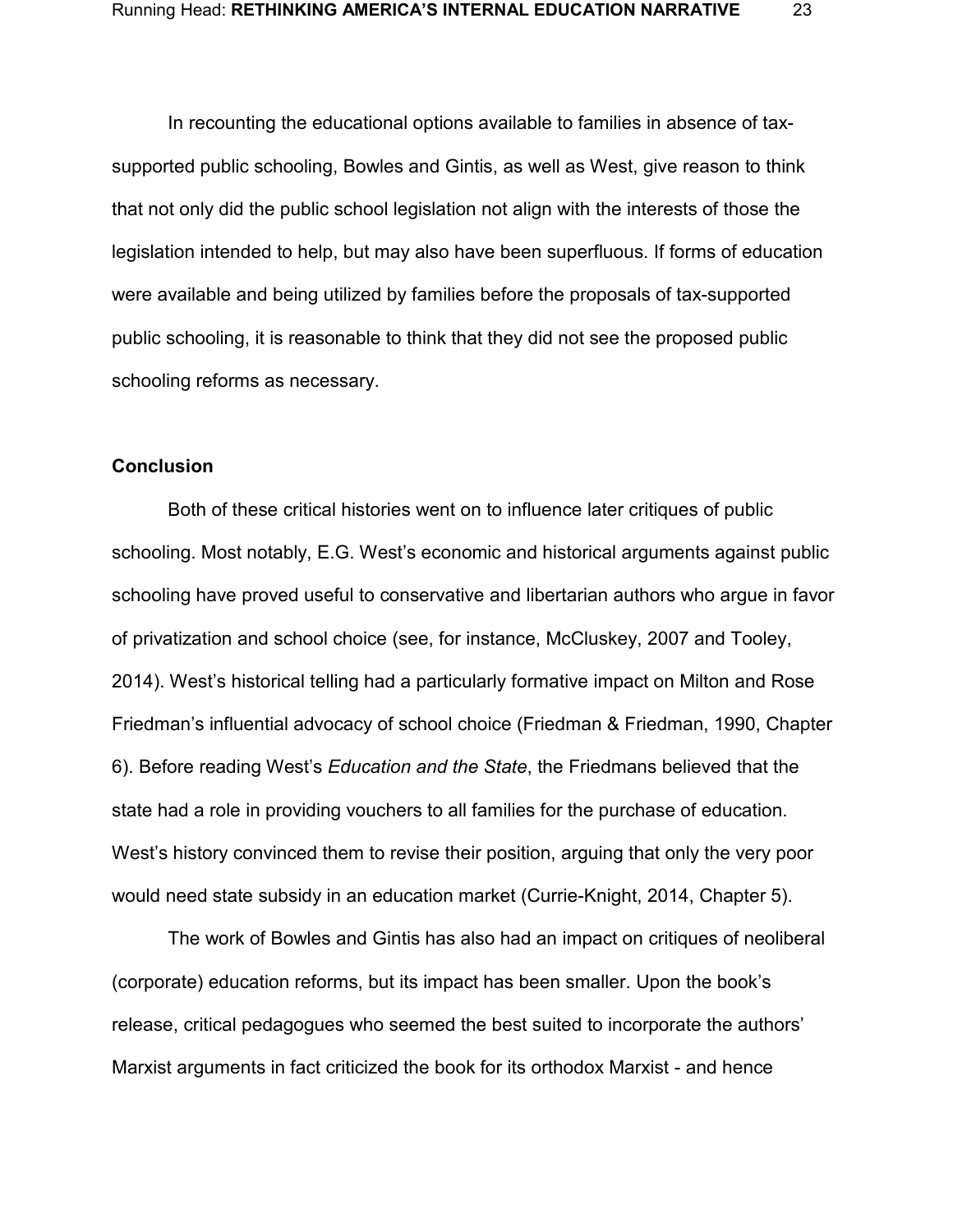economically determinist and functionalist - analysis. O'Keeffe, for instance, complained that Bowles and Gintis's analysis depicted "[t]he education system… as trailing, functionally, behind the economy, whose structure it reflects and reproduces in a mainly mechanistic way. As much as any functionalism the Bowles and Gintis thesis reflects an over-socialized view of man" [\(O'Keeffe, 1978, p. 235\).](https://paperpile.com/c/GKGpPe/xGIF/?locator=235) Overall, though, several leftist critics of existing neoliberal public schools have returned to more Marxist-inspired critiques of existing public schools in a capitalist system, which includes drawing on the work of Bowles and Gintis [\(Blacker, 2013; McLaren, 2007\).](https://paperpile.com/c/GKGpPe/7TeS+Pm0v)

When they seek to criticize public schooling (whether to abolish or radically reform it), the right and left employ, among other things, historical tellings in order to undermine the institution's legitimacy. If legitimacy consists partly of the stories we tell about an institution and what it does for those it is meant to serve, telling a critical story has the potential to undermine that perceived legitimacy. Since different groups have different goals in mind for why they seek to undermine the legitimacy of public schools, they will often tell different critical stories. Advocates of markets will tell stories meant to convince readers that the market can do, and historically has done, a better job, and that public schools arose by government actors appropriating flourishing private educational markets. Critics of schools' role in neoliberal or capitalist economies will tell stories tying the rise of public schools with an upper class desire to train the lower classes to accede to a place in the industrial economy.

Despite their differences though, undermining an institution's perceived legitimacy often means highlighting similar points, such as addressing how the institution does not truly serve those it was ostensibly designed to serve, or that the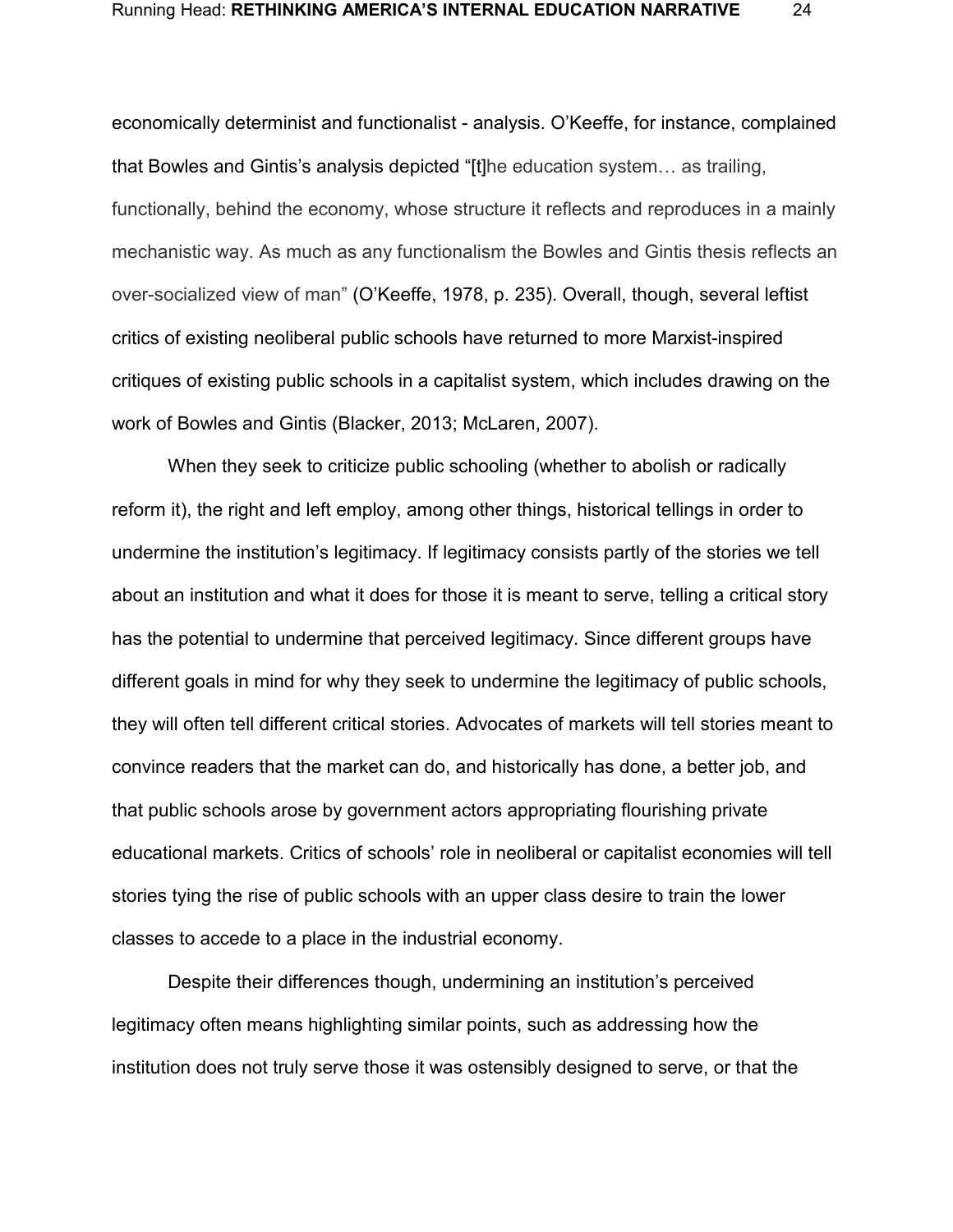institution's rise does not necessarily indicate that the people at large wanted it. In this paper, I have analyzed how two very different critical histories converge on many of the same points (in different ways) to undermine the perceived legitimacy of public schools. The success (in different circles) of West's *Education and the State*, and Bowles and Gintis's *Schooling in Capitalist America*, and the impact both have had on subsequent ideological critiques of public schooling, demonstrate how historical narratives can play a role in examining and possibly undermining the legitimacy of even such a storied institution as public schools.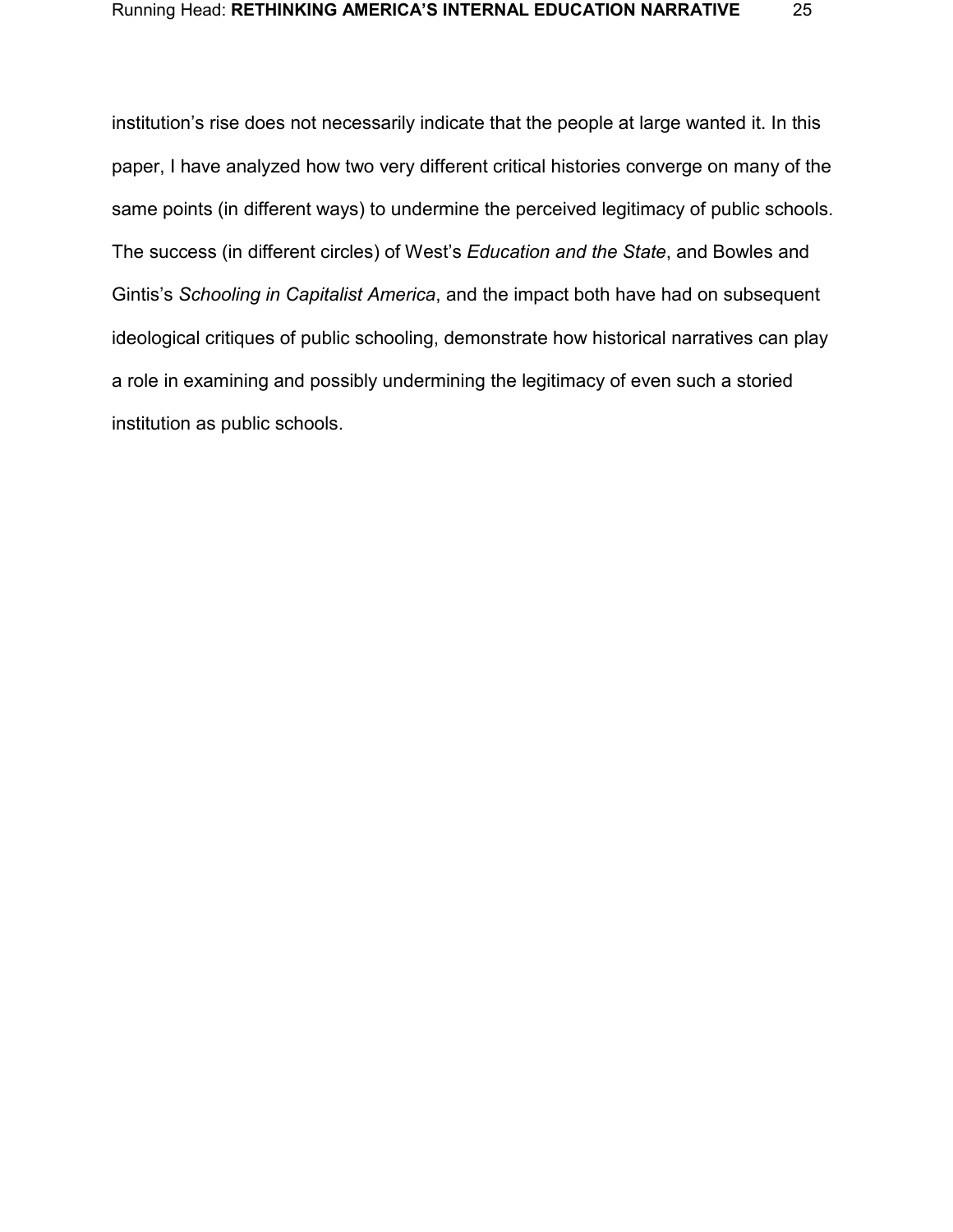#### **References**

[Beetham, D. \(1991\).](http://paperpile.com/b/GKGpPe/BZLC) *[The Legitimation of power](http://paperpile.com/b/GKGpPe/BZLC)*[. New](http://paperpile.com/b/GKGpPe/BZLC) [York Palgrave Macmillan.](http://paperpile.com/b/GKGpPe/BZLC)

- [Berger, P. L., & Luckmann, T. \(1966\).](http://paperpile.com/b/GKGpPe/5HJR) *[The social construction of reality: a treatise in the](http://paperpile.com/b/GKGpPe/5HJR)  [sociology of knowledge](http://paperpile.com/b/GKGpPe/5HJR)*[. New York.](http://paperpile.com/b/GKGpPe/5HJR)
- [Blacker, D. \(2013\).](http://paperpile.com/b/GKGpPe/Pm0v) *[The falling rate of learning and the neoliberal endgame](http://paperpile.com/b/GKGpPe/Pm0v)*[. W](http://paperpile.com/b/GKGpPe/Pm0v)inchester, UK: Zero Books.
- [Bowles, S., & Gintis, H. \(1976\).](http://paperpile.com/b/GKGpPe/rHZT) *[Schooling in capitalist america: educational reform and](http://paperpile.com/b/GKGpPe/rHZT)  [the contradictions of economic life](http://paperpile.com/b/GKGpPe/rHZT)*[. New York: Routledge.](http://paperpile.com/b/GKGpPe/rHZT)
- [Commission, E. P. \(1955\).](http://paperpile.com/b/GKGpPe/JR2T) *[Public education and the future of America](http://paperpile.com/b/GKGpPe/JR2T)*[. Educational](http://paperpile.com/b/GKGpPe/JR2T)  [Policies Commission, National Education Association of the United States.](http://paperpile.com/b/GKGpPe/JR2T)
- [Cremin, L. A. \(1951\).](http://paperpile.com/b/GKGpPe/KqWK) *[The American common school](http://paperpile.com/b/GKGpPe/KqWK)*[. New York: Bureau of Publications,](http://paperpile.com/b/GKGpPe/KqWK)  [Teachers College, Columbia University.](http://paperpile.com/b/GKGpPe/KqWK)
- [Cubberley, E. P. \(1909\).](http://paperpile.com/b/GKGpPe/NGTI) *[Changing conceptions of education](http://paperpile.com/b/GKGpPe/NGTI)*[.](http://paperpile.com/b/GKGpPe/NGTI) New York: Houghton Mifflin
- [Cubberley, E. P. \(1919\).](http://paperpile.com/b/GKGpPe/leOW) *[Public education in the United States](http://paperpile.com/b/GKGpPe/leOW)*. Boston: Houghton Mifflin
- [Currie-Knight, K. \(2014\).](http://paperpile.com/b/GKGpPe/GfaK) *[From laissez-faire to vouchers: an intellectual history of market](http://paperpile.com/b/GKGpPe/GfaK)  [libertarian thought on education in twentieth-century America](http://paperpile.com/b/GKGpPe/GfaK)* [\(Doctoral](http://paperpile.com/b/GKGpPe/GfaK)  [Dissertation\). University of Delaware,](http://paperpile.com/b/GKGpPe/GfaK) Newark, DE.
- [Friedman, M., & Friedman, R. \(1990\).](http://paperpile.com/b/GKGpPe/YMEM) *[Free to choose: a personal statement](http://paperpile.com/b/GKGpPe/YMEM)*[. Boston:](http://paperpile.com/b/GKGpPe/YMEM)  [Houghton Mifflin](http://paperpile.com/b/GKGpPe/YMEM) Harcourt.
- [Greer, C. \(1972\).](http://paperpile.com/b/GKGpPe/JENe) *[The great school legend:](http://paperpile.com/b/GKGpPe/JENe) a revisionist interpretation of American education.* New York: Basic Books.

[Hirsch, E. D. \(2010\).](http://paperpile.com/b/GKGpPe/yow8) *[Making of Americans : democracy and our schools](http://paperpile.com/b/GKGpPe/yow8)*[. New Haven:](http://paperpile.com/b/GKGpPe/yow8)